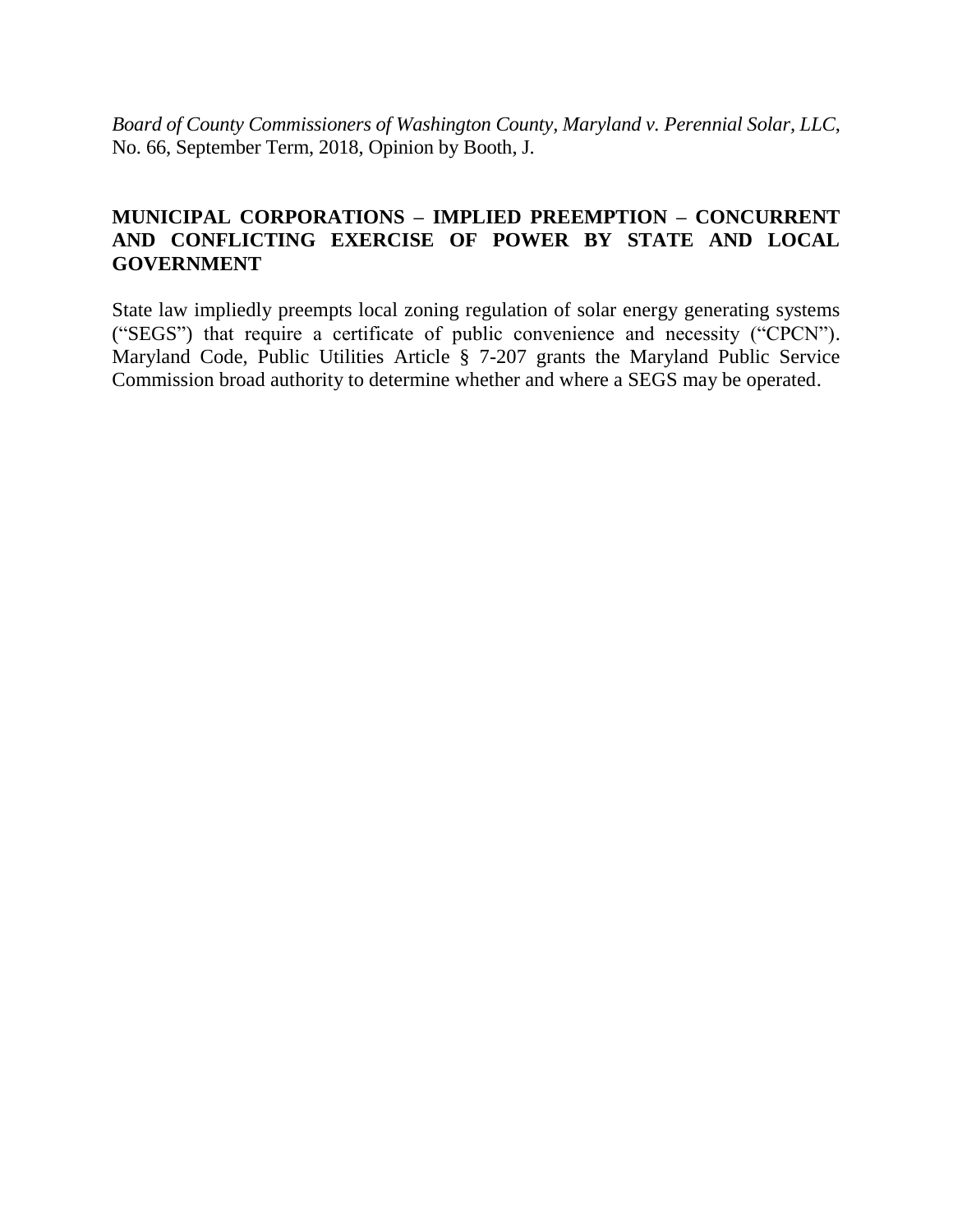Circuit Court for Washington County Case No.: 21-C-15-055848 Argued: May 2, 2019

### IN THE COURT OF APPEALS

OF MARYLAND

No. 66

September Term, 2018

## BOARD OF COUNTY COMMISSIONERS OF WASHINGTON COUNTY, MARYLAND

v.

# PERENNIAL SOLAR, LLC

Barbera, C.J. \*Greene McDonald **Watts** Hotten **Getty** Booth,

JJ.

Opinion by Booth, J.

Filed: July 15, 2019

\*Greene, J., now retired, participated in the hearing and conference of this case while an active member of this Court; after being recalled pursuant to the MD. Constitution, Article IV, Section 3A, he also participated in the decision and adoption of this opinion.

Maryland Uniform Electronic Legal Materials Act eq. of the State Government Article) this document is



ne C. Johnson, Clerk

2019-07-15 15:07-04:00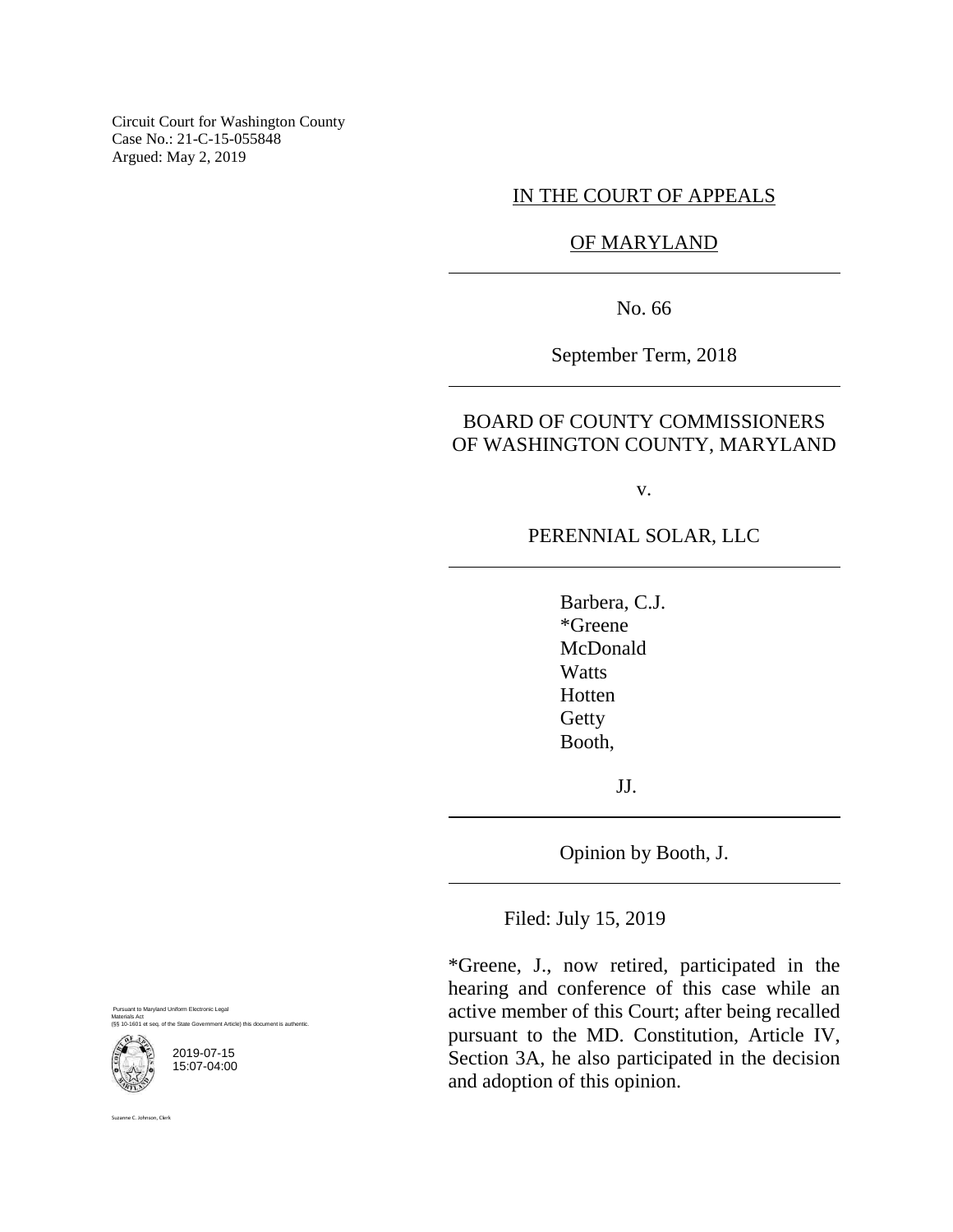"Here comes the sun, and I say, It's all right."

#### -The Beatles, "Here Comes the Sun"

This case involves the intersection of the State's efforts to promote solar electric generation as part of its renewable energy policies, and local governments' interest in ensuring compliance with local planning and zoning prerogatives. In this matter, we are asked to determine whether state law preempts local zoning authority with respect to solar energy generating systems that require a Certificate of Public Convenience and Necessity ("CPCN") issued by the Maryland Public Service Commission.

This case began with an application by Perennial Solar, LLC ("Perennial") to the Washington County Board of Zoning Appeals ("Board") for a special exception and variance to construct a Solar Energy Generating System ("SEGS") adjacent to the rural village of Cearfoss in Washington County, Maryland. After the Board granted the variance and special exception, a group of aggrieved landowners sought judicial review of the Board's decision in the Circuit Court for Washington County. The Board of County Commissioners of Washington County, Maryland ("Washington County" or "the County") intervened in the case.

While the petition for judicial review was pending, Perennial filed a motion for pre-appeal determination challenging the subject matter jurisdiction of the Circuit Court for Washington County on the ground of state law preemption by implication. Prior to considering the merits of the Board's decision, a hearing was held on Perennial's motion. The circuit court granted the motion and determined that Maryland Code, § 7-207 of the Public Utilities Article ("PU") preempts the Washington County Zoning Ordinance and that the Public Service Commission ("PSC") has exclusive jurisdiction to approve the type of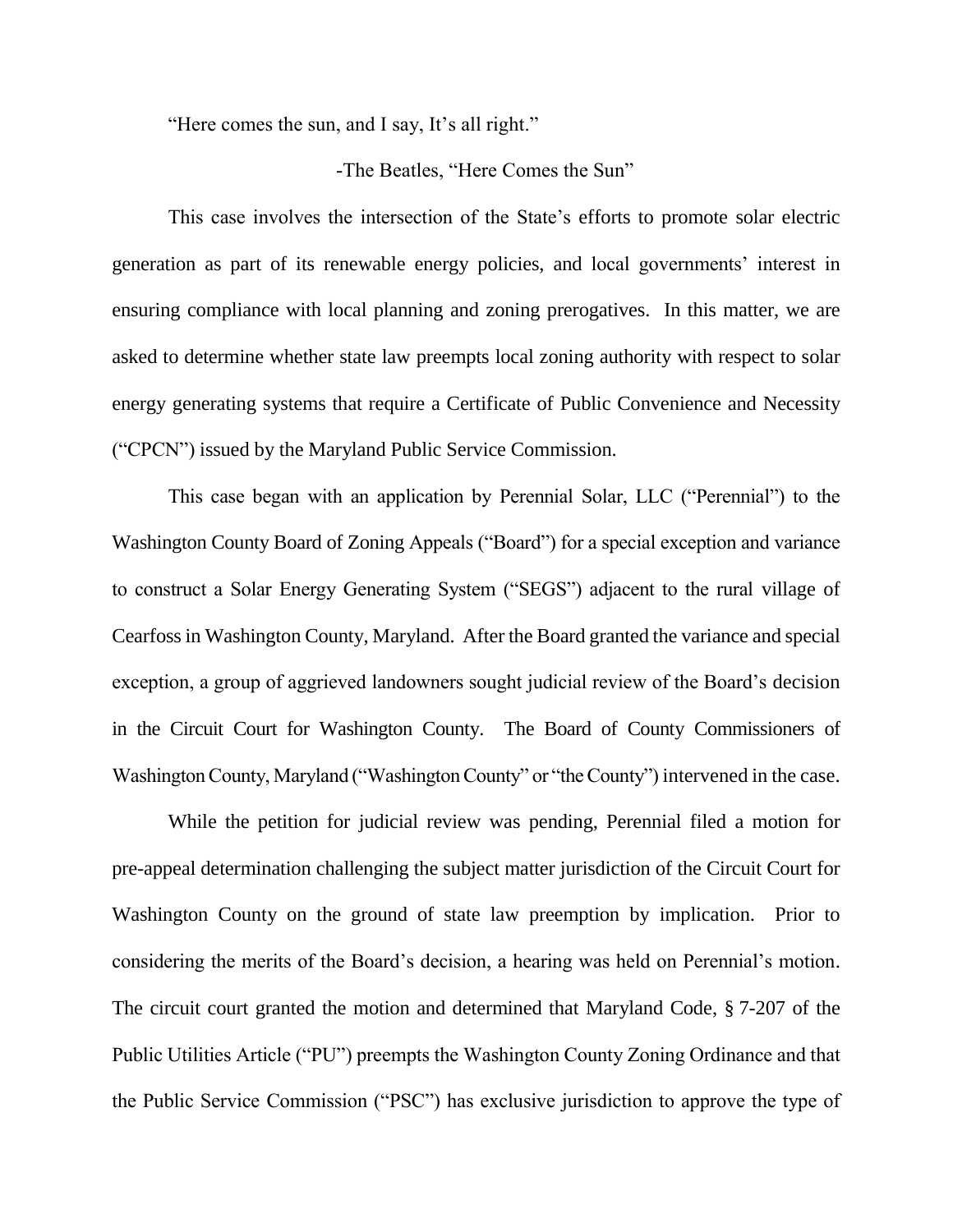SEGS proposed by Perennial. Washington County appealed the case to the Court of Special Appeals. In a reported opinion, the intermediate appellate court affirmed the judgment of the circuit court. *Bd. of Cty. Comm'rs of Washington Cty., et al. v. Perennial Solar, LLC*, 239 Md. App. 380 (2018).

Washington County petitioned this Court for a writ of certiorari. We granted *certiorari* to consider the following question: 1

> Does state law preempt local zoning authority with respect to solar energy generating systems that require a Certificate of Public Convenience and Necessity issued by the Maryland Public Service Commission?

For the reasons set forth herein, we answer in the affirmative and affirm the judgment of the Court of Special Appeals.

# **I. FACTUAL AND PROCEDURAL BACKGROUND**

Perennial filed an application in September of 2015 with the Board for a special

exception and variance<sup>2</sup> to construct a  $SEGS<sup>3</sup>$  on two contiguous farms totaling 86 acres.

 $\overline{a}$ 

Whether local zoning authority is preempted by state law with respect to the approval and location of Solar Energy Generating Systems such as the SEGS at issue in this case.

<sup>2</sup> Perennial's variance request was to reduce the internal setback line between the two contiguous properties from the required distance of 50 feet to 0 feet, to allow the rows of solar arrays to cross the property line without interference.

<sup>&</sup>lt;sup>1</sup> We have rephrased the question for clarity. The question presented in the writ of certiorari was:

<sup>&</sup>lt;sup>3</sup> Article 28A of the Washington County Zoning Ordinance defines a SEGS as "a grid-tie solar facility consisting of multiple solar arrays whose primary purpose is to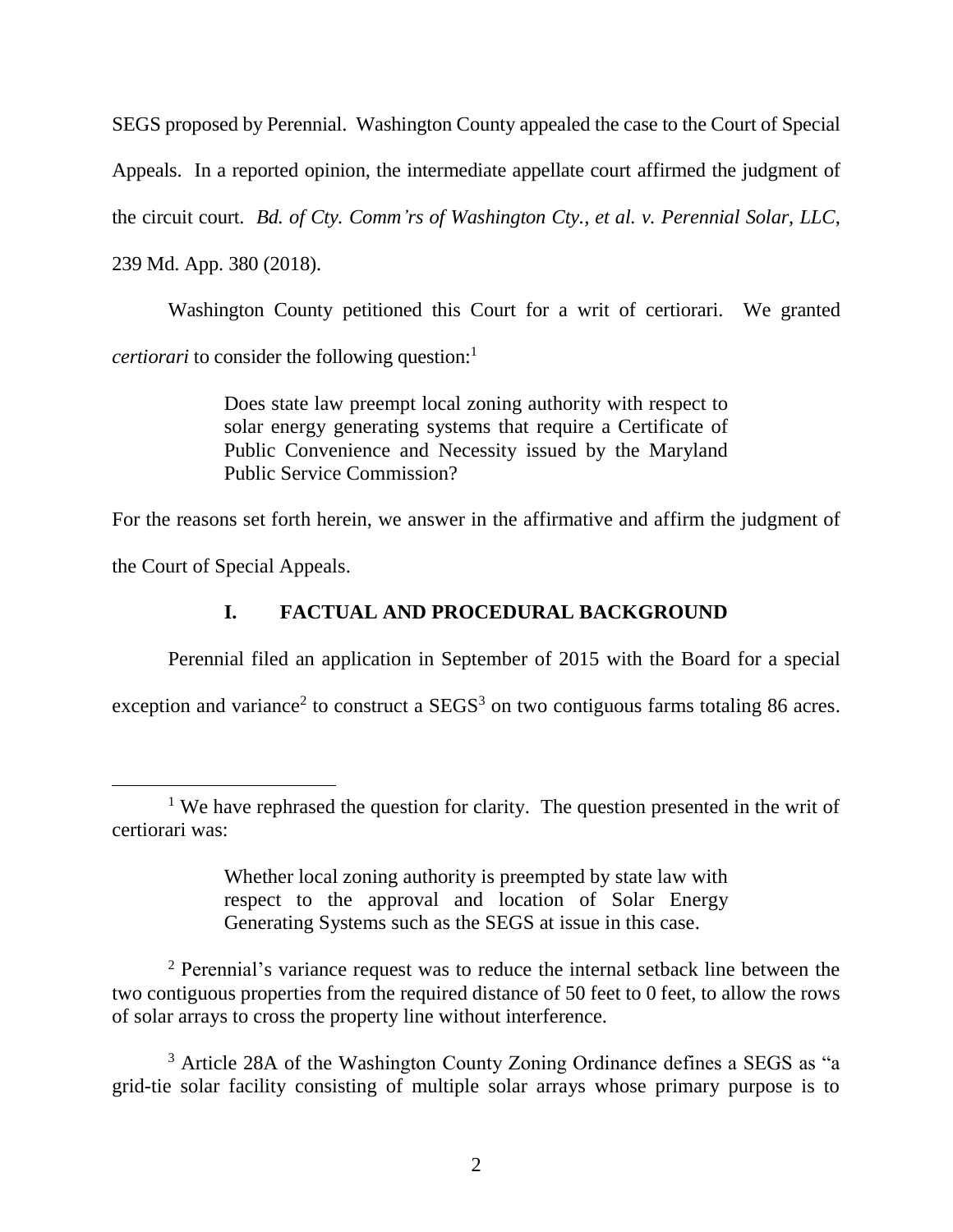The farms are adjacent to Cearfoss, a community designated as a Rural Village<sup>4</sup> in the Washington County Comprehensive Plan. The proposed site is located in the Agricultural-Rural ("AR") zoning district<sup>5</sup> in the Washington County Zoning Ordinance ("Zoning Ordinance"). The Zoning Ordinance permits SEGS as a land use in the AR zoning district by special exception. Perennial's SEGS is designed to produce ten megawatts of electricity, all of which is to be sold and transferred offsite to a wholesale electricity market. The electricity generated by the SEGS would be enough to power 2,100 homes.

The Board held a public hearing on Perennial's application in October of 2015.

Testimony was given by witnesses in favor of and in opposition to Perennial's application. 6

The Board also accepted written evidence from both sides relating to the application.

<sup>5</sup> Under Article 5A of the Washington County Zoning Ordinance, the Agricultural-Rural (AR) zoning district is intended "to provide for continued farming activity and the many uses that do not require public water and sewage facilities and which may be more suitably located outside of the urban-type growth of the larger communities of the County."

generate electricity for distribution and/or sale into the public utility grid and not for onside consumption."

<sup>&</sup>lt;sup>4</sup> The Washington County Comprehensive Plan defines "Rural Villages" as unincorporated areas of the county which "are definable on the landscape and contribute to the unique character of Washington County. They usually include a small core of a residential neighborhood associated with a retail establishment or an institution such as a post office, elementary school, church or fire station." Cearfoss has been designated in the Comprehensive Plan as a Rural Village, which presents an opportunity to provide growth through the use of infill development and utilization of existing infrastructure. The Comprehensive Plan states that "[t]houghtful site planning and design based on the traditional rural character should provide for the commercial needs of the rural area in a manor [sic] that better reflects the rural area's unique and special character."

<sup>&</sup>lt;sup>6</sup> The opposition witnesses, many of whom lived in the immediate neighborhood, expressed concerns that the SEGS project would adversely impact their property values,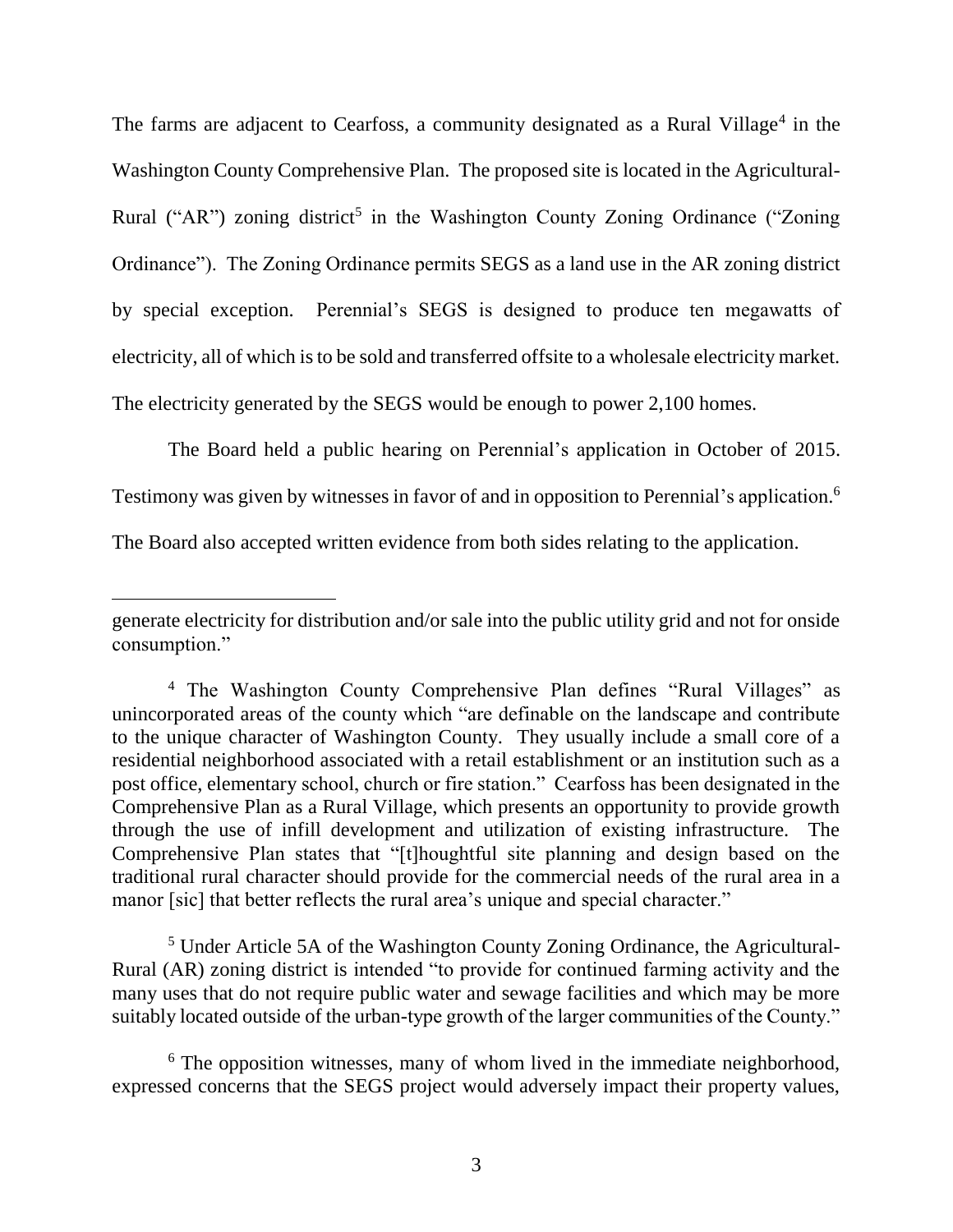After considering the matter for two weeks, the Board met, deliberated, and granted the request for a special exception and a variance.<sup>7</sup> The Board issued a written opinion in November of 2015 in which it determined, among other things, that the intended use conforms to the Washington County Comprehensive Plan and is compatible with the existing neighborhood. The Board found that the site is not located within a Priority Preservation Area, a Rural Legacy Area, or within the Antietam Overlay Zone, which are all areas where SEGS are prohibited under the Washington County Zoning Ordinance. After describing the evidence and testimony, the Board concluded that there was no probative evidence showing that the SEGS would have any greater adverse effects above and beyond those inherently associated with the special exception use irrespective of its location within the zone. The Board granted the variance from the minimum setback to allow the SEGS to be built over the common property line separating the two contiguous parcels, finding that strict compliance with the setback requirements would cause practical difficulty for the project and that a variance to a zero-foot setback would not cause any harm to public safety or welfare.

A group of aggrieved landowners sought judicial review of the Board's decision in the Circuit Court for Washington County. Washington County intervened in the case. While the petition for judicial review was pending, Perennial filed a motion for pre-appeal

create negative visual impacts, generate glare, and create detrimental environmental and health impacts.

<sup>7</sup> The Board granted Perennial's special exception application by a vote of 3-1 and granted the application for a variance by a vote of 4-0.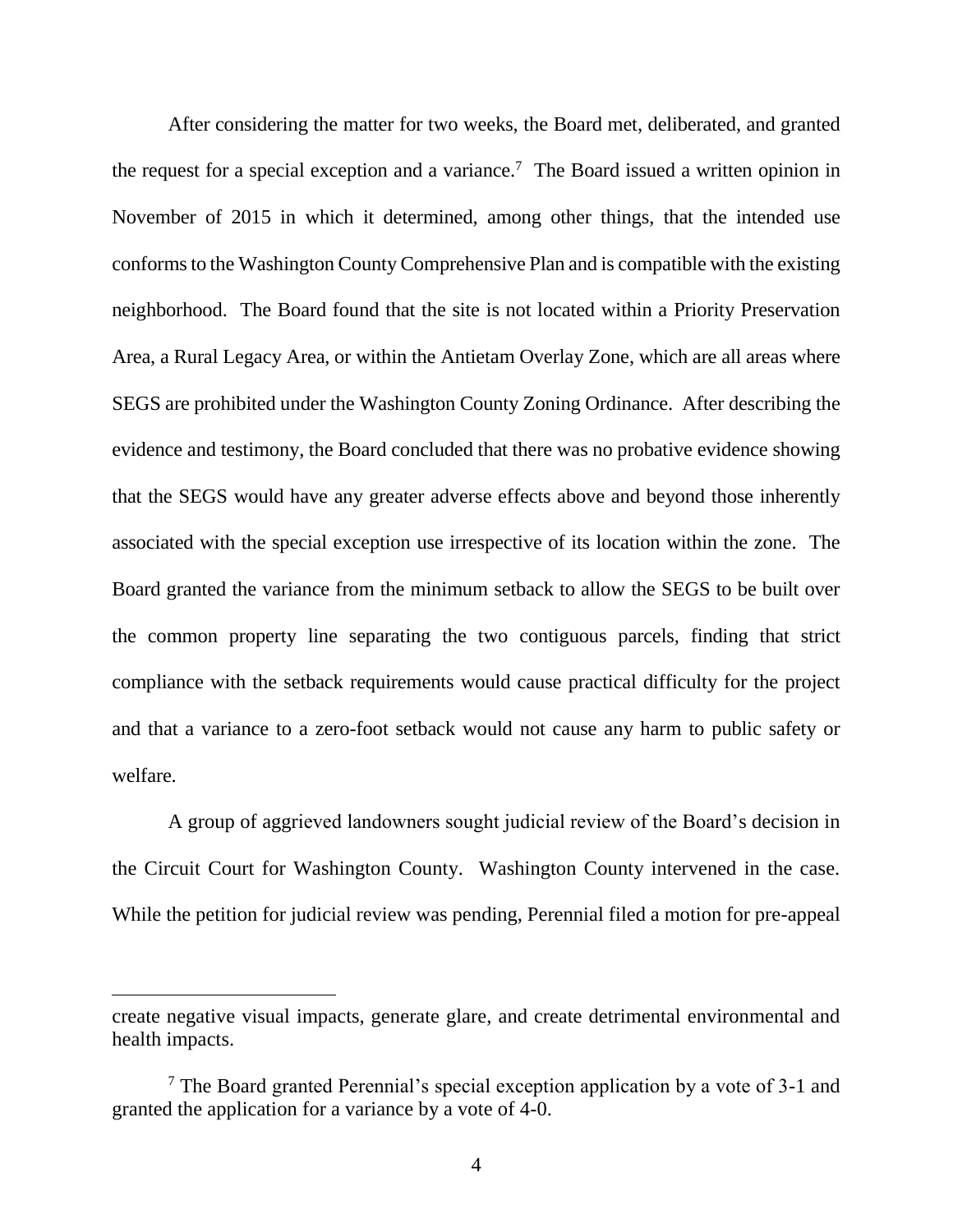determination challenging the circuit court's subject matter jurisdiction on the ground of state law preemption by implication. Perennial argued that under PU § 7-207, the PSC has exclusive jurisdiction for approval of the proposed SEGS, including site location. Washington County and the aggrieved landowners opposed the motion, arguing that the legislative intent reveals that local regulation of SEGS, and particularly, their location, is not preempted by state law.

After a hearing, the circuit court granted Perennial's motion, holding that local zoning authority is preempted by PU § 7-207. The circuit court dismissed the petition for judicial review and remanded the matter to the Board with instructions to vacate its opinion and the grant of a special exception and variance. Washington County and the aggrieved landowners appealed the decision of the circuit court to the Court of Special Appeals. In a reported opinion, the intermediate appellate court applied Maryland case law outlining the applicable factors when considering the doctrine of implied preemption. *Perennial Solar*, 239 Md. App. 380. The Court of Special Appeals noted that "preemption by implication occurs when a local law 'deals with an area in which the [General Assembly] has acted with such force that an intent by the State to occupy the entire field must be implied.'" *Id*. at 386 (quoting *Talbot Cty. v. Skipper*, 329 Md. 481, 488 (1993)). The Court stated that when undertaking a preemption analysis, its "inquiry is focused on 'whether the General Assembly has manifested a purpose to occupy exclusively a particular field.'" *Id.* (quoting *East Star, LLC v. Cty. Comm'rs of Queen Anne's Cty.*, 203 Md. App. 477, 485 (2012)).

After reviewing the comprehensive statutory scheme associated with the PSC's review and approval process for generating stations, including the broad authority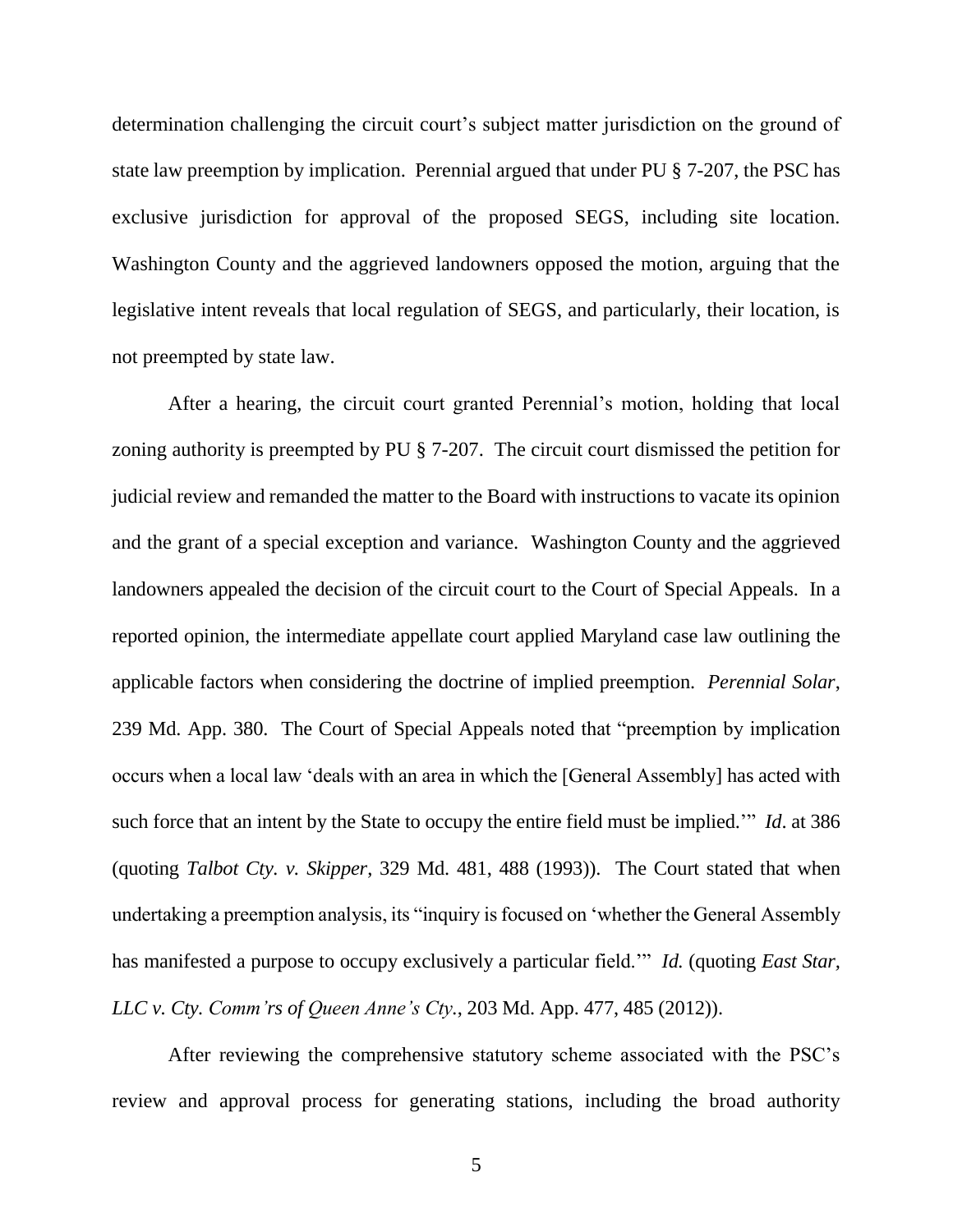conferred by the General Assembly upon the PSC, the Court of Special Appeals held as follows:

> Based on the comprehensiveness of [PU] § 7-207, local zoning regulations and comprehensive plans are impliedly preempted by state law for SEGSs requiring a CPCN. The statute grants the PSC broad authority to determine whether and where the SEGS may be constructed and operated. It is even more evident that the Legislature intended to have the state govern SEGS approval by requiring local government input into the state's final decision.

*Perennial Solar*, 239 Md. App. at 390. The intermediate appellate court noted that this Court reached the same conclusion in *Howard County v. Potomac Electric Power Co*., 319 Md. 511 (1990). The Court of Special Appeals concluded its analysis in *Perennial Solar* by stating that "following the logic of the Court of Appeals in *Howard County . . .* and the legislative intent discussed *supra*, we hold that the PSC preempts, by implication, local zoning regulation and thus affirm the circuit court."<sup>8</sup> *Perennial Solar*, 239 Md. App. at 392. For the reasons set forth herein, we affirm the judgment of the Court of Special Appeals.

<sup>&</sup>lt;sup>8</sup> As part of its appeal to the Court of Special Appeals, Washington County argued that Perennial is not governed by the PSC because "[t]he Public Service Commission regulates only solar photovoltaic systems operated by public service companies." *Bd. of Cty. Comm'rs of Washington Cty., et al. v. Perennial Solar, LLC*, 239 Md. App. 380, 392 (2018). The Court of Special Appeals rejected this argument and held that the statute does not limit the PSC's jurisdiction only to public service companies. 239 Md. App.at 392-393. While the issue of the PSC's jurisdiction over the proposed generating stations was not presented in Washington County's Petition for Writ of Certiorari to this Court, the *Amicus Curiae* Petitioners, Queen Anne's County and Kent County raised the issue in their brief and during oral arguments. As discussed *infra*, we agree with the Court of Special Appeals on this point.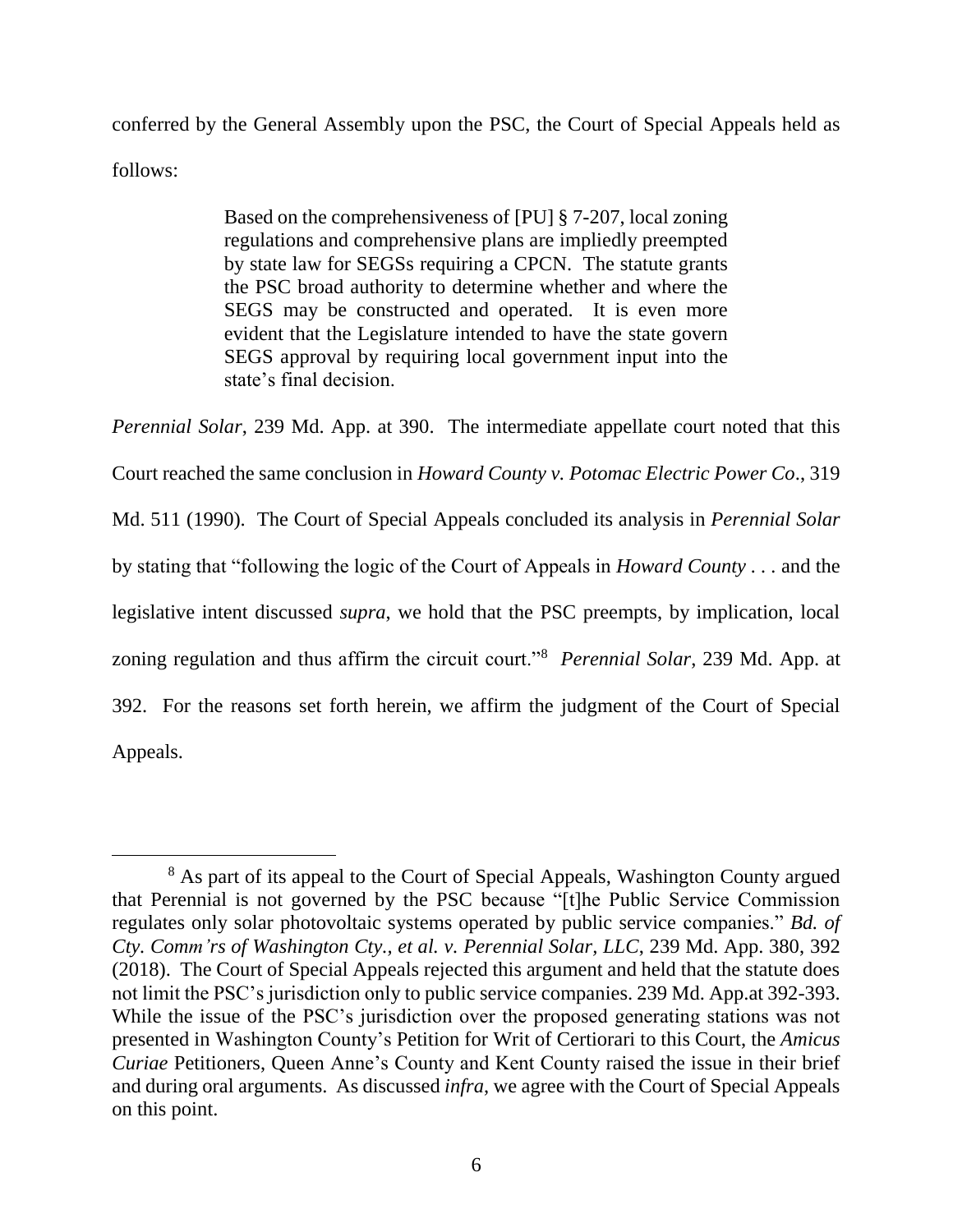#### **II. STANDARD OF REVIEW**

This case involves a purely legal issue—whether PU § 7-207, which grants the PSC general regulatory powers over generating stations, including SEGS, preempts local zoning authority with respect to the location and construction of SEGS. As this determination involves a question of law, our standard of review is *de novo*. *See Koste v. Town of Oxford*, 431 Md. 14, 25 (2013) ("When an issue involves an interpretation and application of a Maryland constitutional, statutory or case law, an appellate court must determine whether the trial court's conclusions are legally correct under a *de novo* standard of review.") (internal citations omitted); *see also Schisler v. State,* 394 Md. 519, 535 (2006).

## **III. PARTIES' CONTENTIONS<sup>9</sup>**

Perennial's contention is that the PSC's regulatory authority established by the Public Utilities Article over the siting and construction of SEGS preempts local zoning approval by implication. Perennial argues that the General Assembly has given the PSC broad authority to take final action to determine the siting of SEGS which require a certificate of public convenience and necessity, and that the comprehensive nature of the statute indicates the Legislature's intent to occupy the entire field. In support of its position that PU § 7-207 preempts local zoning ordinances in the context of site selection and approval of SEGS, Perennial relies upon *Howard County v. Potomac Electric Power Co.,* 

 $\overline{a}$ 

<sup>9</sup>*Amicus* briefs were also filed in this case by Queen Anne's County and Kent County (in support of Washington County's position) as well as the Maryland Public Service Commission and the Utility Scale Solar Energy Coalition of Maryland (in support of Perennial's position). We shall collectively refer to Washington, Kent and Queen Anne's County as the "Counties".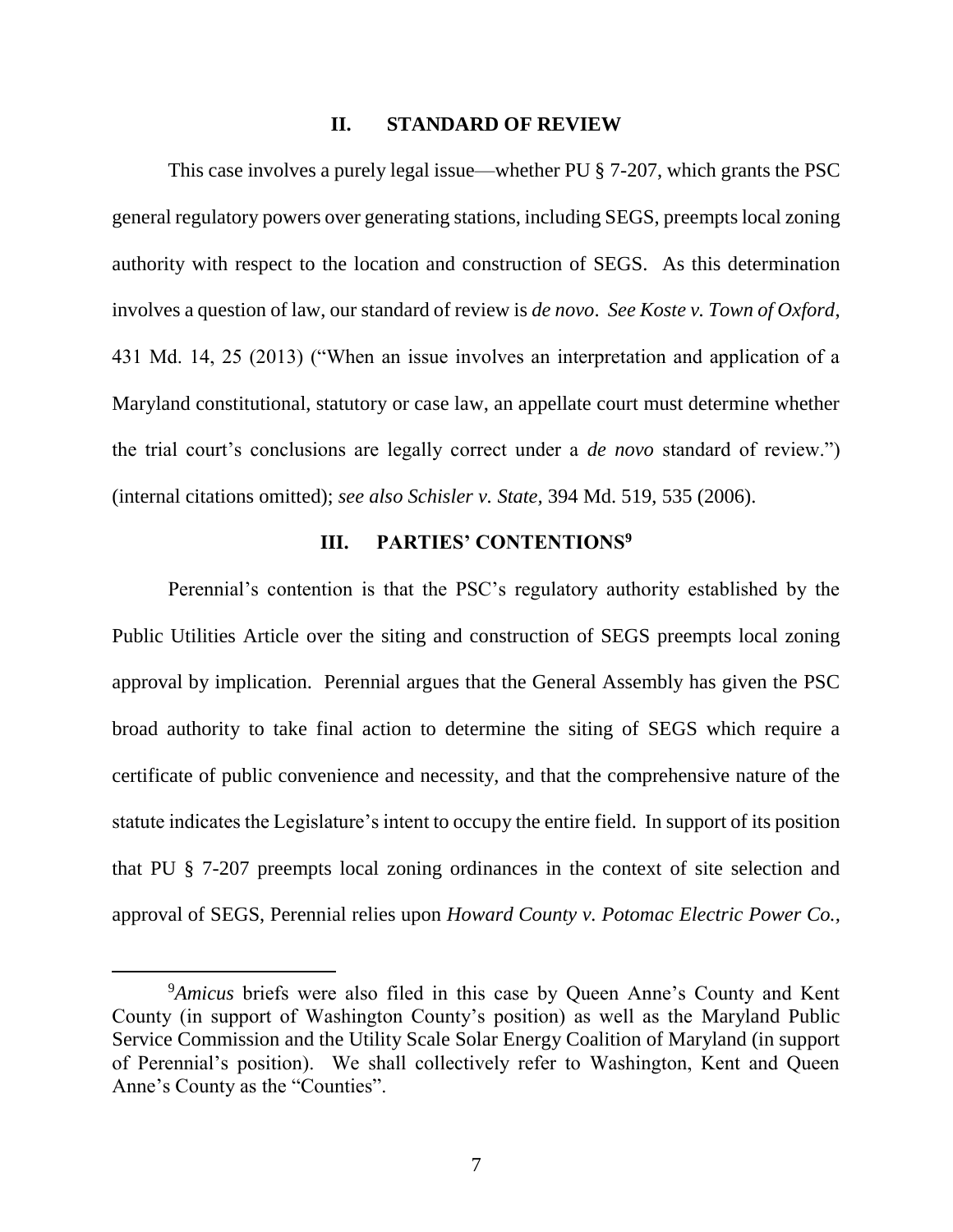*et al.,* 319 Md. 511 (1990), in which this Court held that Article 78, § 54A—the same statute at issue in this case<sup>10</sup>—preempted by implication county zoning ordinances regulating the location and construction of overhead transmission lines in excess of 69,000 volts.

As additional support for its preemption argument, Perennial contends that recent legislative amendments to PU § 7-207 enacted by the General Assembly in 2017 reinforce the Legislature's intent that local governments have an advisory role in the CPCN process, but that the PSC has the ultimate decision-making authority. Perennial further argues that the General Assembly's recent rejection of alternative proposed amendments to PU § 7-207, which would have required that an applicant receive zoning approval from a local government prior to the PSC issuing a CPCN, reinforces the General Assembly's intent to preempt local zoning authority.

Washington County argues that the express power granted by the General Assembly to local and municipal zoning authorities to implement planning and zoning controls has not been expressly or impliedly preempted by state law with respect to the approval and location of SEGS. The County relies upon *Ad* + *Soil, Inc. v. County Commissioners of Queen Anne's County*, 307 Md. 307 (1986), contending that *Ad + Soil* stands for the proposition that the doctrine of preemption does not allow for preemption in part. Because the General Assembly has prescribed a role for local government in the CPCN process under PU § 7-207, including the consideration of local planning and zoning, the County

 $\overline{a}$ 

<sup>&</sup>lt;sup>10</sup>Article 78 was renamed and re-codified as Public Utilities Article ("PU")  $\S$  7-207 as a result of a code revision. 1998 Maryland Laws Ch. 8 (S.B. 1).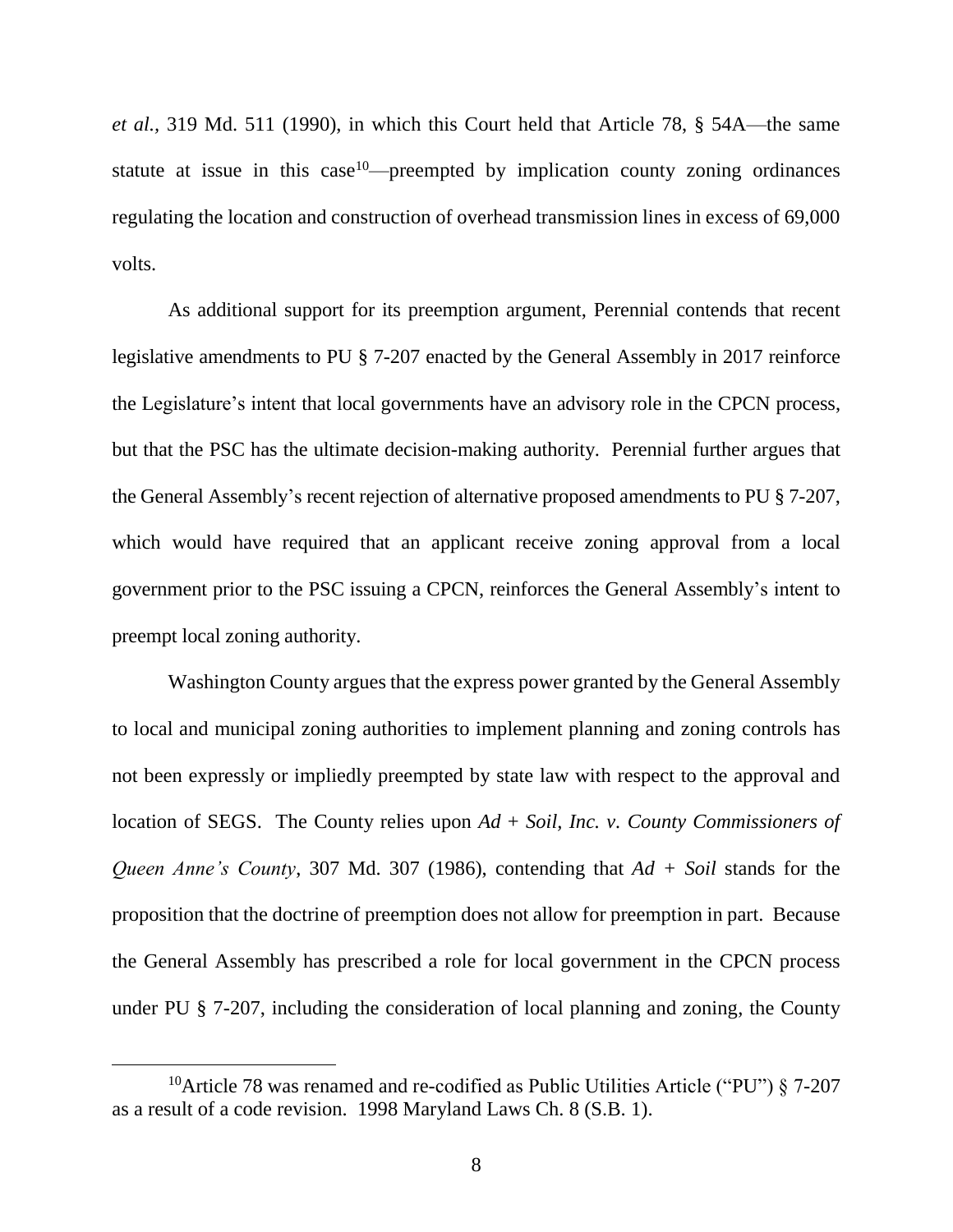argues that the General Assembly has not evidenced an unequivocal intent to preempt the "entire field" or to preclude local legislative bodies from enacting any ordinances and laws pertaining to the location of SEGS in their respective jurisdictions.

The County attempts to distinguish *Howard County* on the basis that: (1) the case dealt with the siting and construction of a 500,000 volt transmission line extending for 10.5 miles through two counties, thus differing in scope, size, coverage area, environmental impact, and purpose; (2) under the facts of *Howard County*, PEPCO applied for and received a CPCN well in advance of the county special exception approval processes in the respective jurisdictions; and (3) unlike the Washington County Zoning Ordinance, which permits SEGS by special exception and incorporates compliance with PSC regulations by express reference, the county ordinances at issue in *Howard County* purported to vest extensive authority in the local zoning boards over the construction of overhead transmission lines exceeding 69,000 volts, to the potential impediment of the PSC's discharge of its statutory authority.

Finally, the County argues that the 2017 legislative amendments to PU §7-207, as well as the PSC's own regulations, support the County's position that local zoning ordinances are not preempted by the statutory CPCN application and approval process.

#### **IV. DISCUSSION**

This Court has frequently explained that Maryland state law may preempt local law in one of three ways: (1) preemption by conflict; (2) express preemption; or (3) implied preemption. *Altadis U.S.A., Inc. v. Prince George's Cty.,* 431 Md. 307, 311 (2013); *Talbot*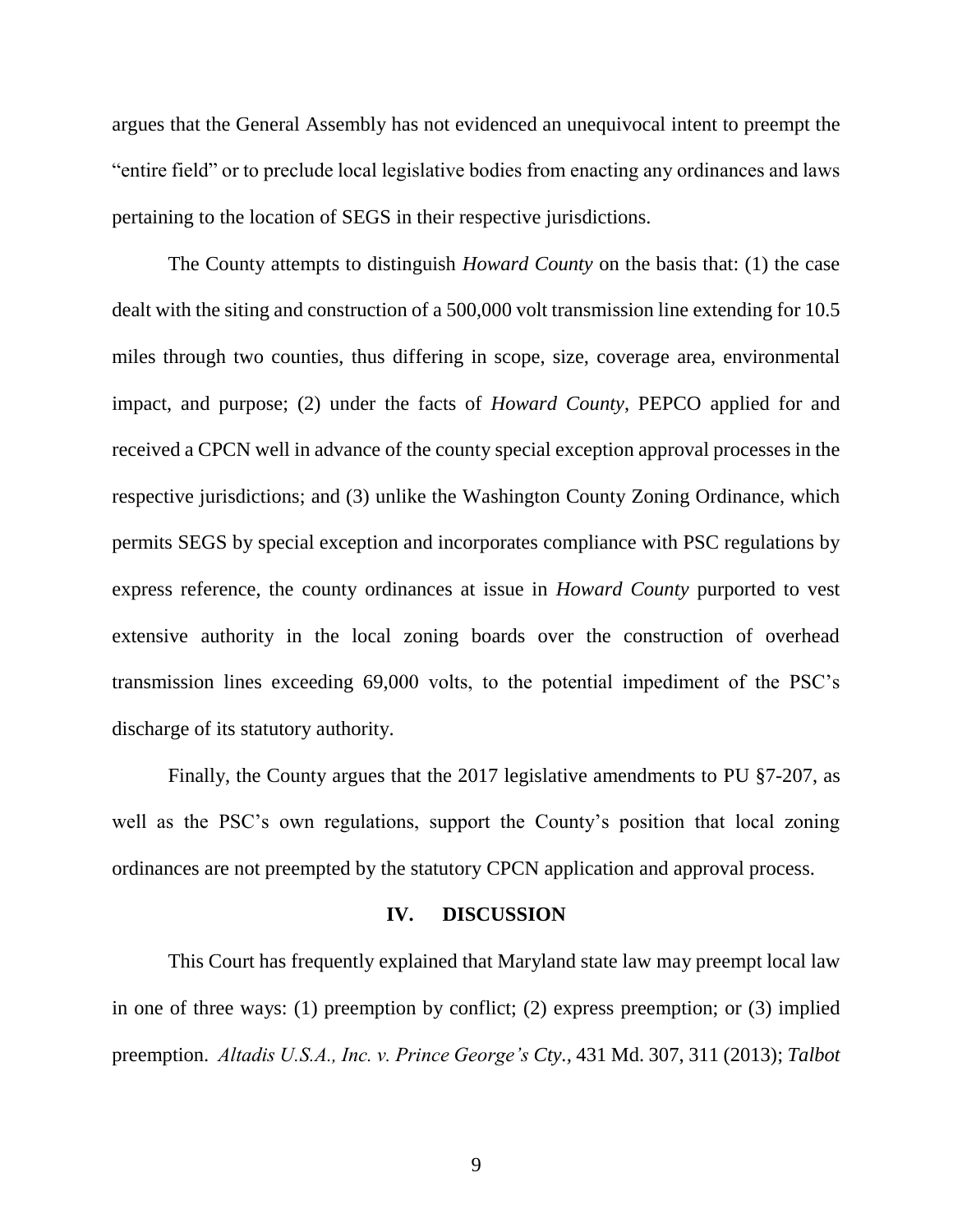*Cty. v. Skipper*, 329 Md. 481, 487-488 (1993); *Allied Vending, Inc. v. City of Bowie*, 332 Md. 279, 297–298 (1993).

Perennial argues that the local zoning ordinances are preempted by implication. State law can preempt local ordinances by implication when "the ordinance deals with an area in which the General Assembly has acted with such force that an intent to occupy the entire field must be implied." *Howard Cty.*, 319 Md. at 522 (cleaned up) (quoting *Bd. of Child Care, et al. v. Harker, et al.,* 316 Md. 683, 697 (1989)); *see also Talbot Cty. v. Skipper*, 329 Md. at 488.

There is no particular formula for determining whether the General Assembly intended to preempt an entire area. *Howard Cty.*, 319 Md. at 523. Nevertheless, we have stated repeatedly that "[t]he primary indicia of legislative purpose to preempt an entire field of law is the comprehensiveness with which the General Assembly has legislated in the field." *Id*. (quoting *Bd. v. Harker,* 316 Md. at 696–697); *see also Altadis*, 431 Md. at 316 (holding that state law comprehensively regulated the packaging, sale, and distribution of tobacco products, and thus, preempts county ordinances regulating the packaging of cigars); *Skipper*, 329 Md. at 489, 492 (holding that state comprehensive legislation regulating virtually all aspects of sewage sludge utilization was "strongly indicative of the legislative intent to preempt this entire field from local regulation"); *Allied Vending*, 332 Md. at 310 (holding that the "General Assembly has manifested an intent for the State to completely occupy the field of the sale of cigarettes through vending machines rendering any local or municipal ordinances in this area constitutionally invalid").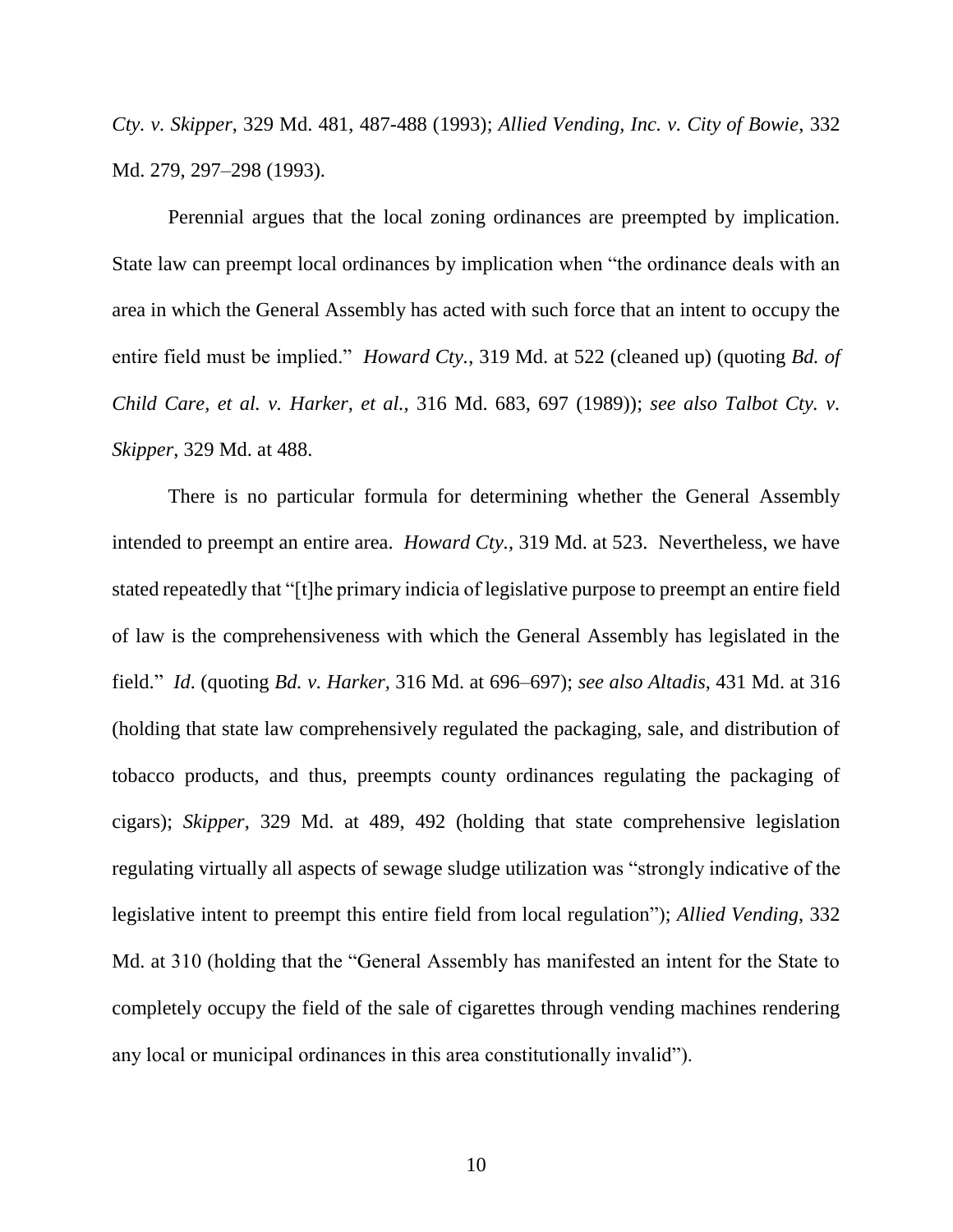In addition to reviewing the comprehensiveness of the legislation that is the subject of the preemption analysis*,* in *Allied Vending,* we summarized the secondary factors in which the Court has previously considered in determining whether a local law is preempted by implication:

> 1) whether local laws existed prior to the enactment of state laws governing the same subject matter, 2) whether the state laws provide for pervasive administrative regulation, 3) whether the local ordinance regulates an area in which some local control has traditionally been allowed, 4) whether the state law expressly provides concurrent legislative authority to local jurisdictions or requires compliance with local ordinances, 5) whether a state agency responsible for administering and enforcing the state law has recognized local authority to act in the field, 6) whether the particular aspect of the field sought to be regulated by local government has been addressed by state legislation, and 7) whether a two-tiered regulatory process existing if local laws were not preempted would engender chaos and confusion.

*Allied Vending*, 332 Md. at 299–300 (internal citations omitted).

With the principles of implied preemption in mind, we turn to the language of the

Public Utilities Article and consider the duties and authority delegated to the PSC by the

General Assembly in the area of solar energy generating station approvals.

## **A. Statutory Framework of the Public Utilities Article**

In response to the growing concern over climate change, the Maryland General Assembly enacted legislation intended to reduce Maryland greenhouse gas emissions. The legislation included a specific intent to move the Maryland energy market away from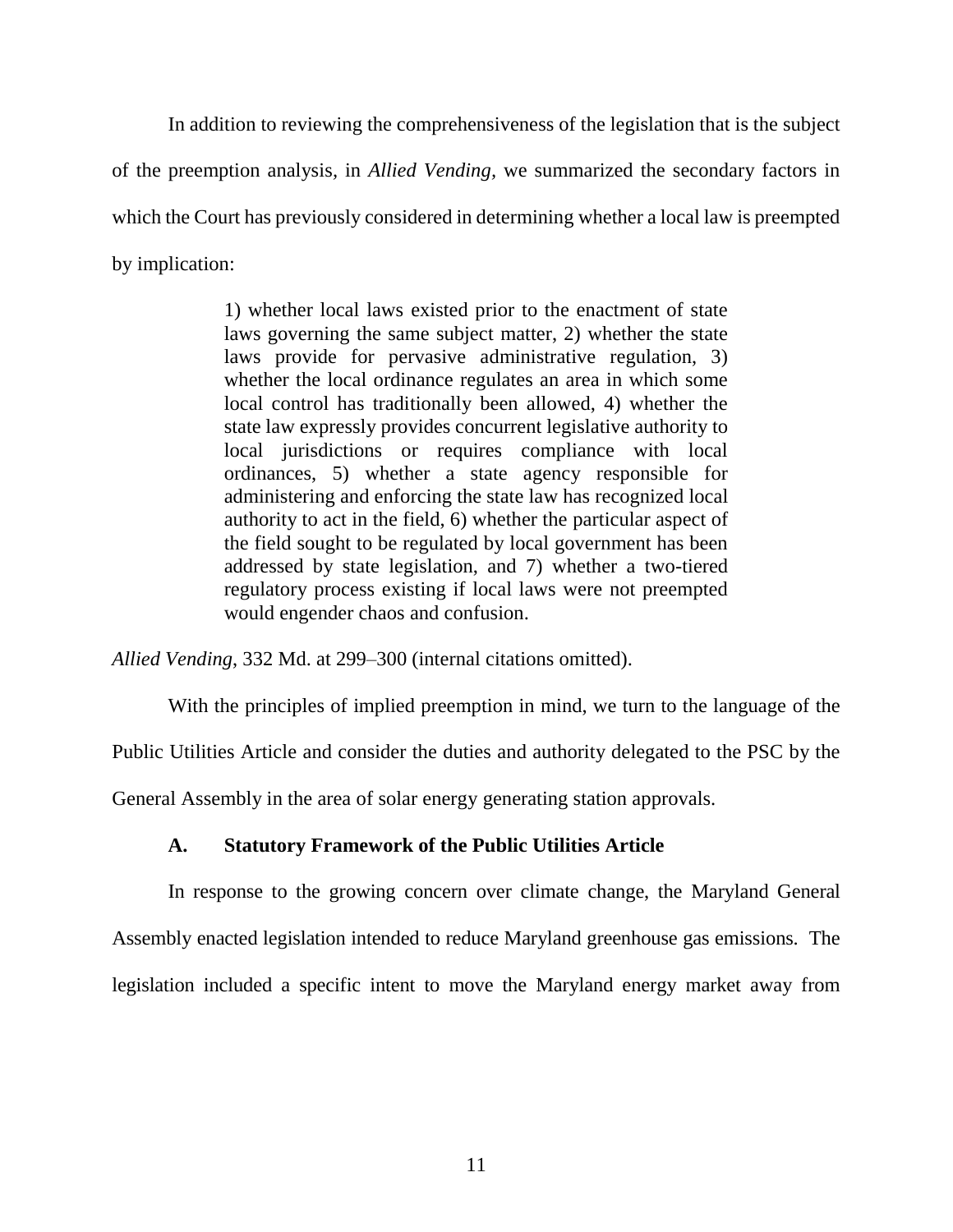historical reliance on fossil fuels and enacted a Renewable Energy Portfolio Standard ("RPS")<sup>11</sup> . *See* Maryland Code, Environment Article ("EN") § 2-1201, *et seq.*; PU § 7-701.

The RPS statute, PU § 7-701, *et seq.*, was originally enacted in 2004 to facilitate the State's transition to renewable energy sources. The objective of the RPS statute is to recognize and develop the benefits associated with a diverse collection of renewable energy supplies to serve Maryland. As part of its enactment, the General Assembly specifically determined that: "the benefits of electricity from renewable energy resources, including long term decreased emissions, a healthier environment, increased energy security, and decreased reliance on and vulnerability from imported energy sources, accrue to the public at large;" and that the State needed to "develop a minimum level of these resources in the electricity supply portfolio of the State." PU § 7-702(b). The RPS includes specific targets for the share of electricity coming from solar electric generation. PU § 7-703.

In 2009, the Maryland General Assembly enacted the Greenhouse Gas Emissions Reduction Act of 2009 ("GRRA"), a law that requires the State to reduce greenhouse gas emissions from a 2006 baseline by 25% by 2020 and by 40% by 2030. EN §§ 2-1204, 2-1204.1; PU § 7-701, *et seq.* During the 2019 legislative session, the General Assembly adopted the Clean Energy Jobs Act, which increases the State's RPS target to 50% by 2030. Senate Bill ("S.B.") 516, 2019 Reg. Sess. (cross-filed as H.B. 1158). The Clean Energy

<sup>&</sup>lt;sup>11</sup> "Renewable energy portfolio standard" is defined as "the percentage of energy sales at retail in the State that is to be derived from Tier 1 renewable sources and Tier 2 renewable resources in accordance with §7-703(b) of this subtitle." PU § 7-701(o). Solar energy is a Tier 1 renewable resource. PU § 7-701(r).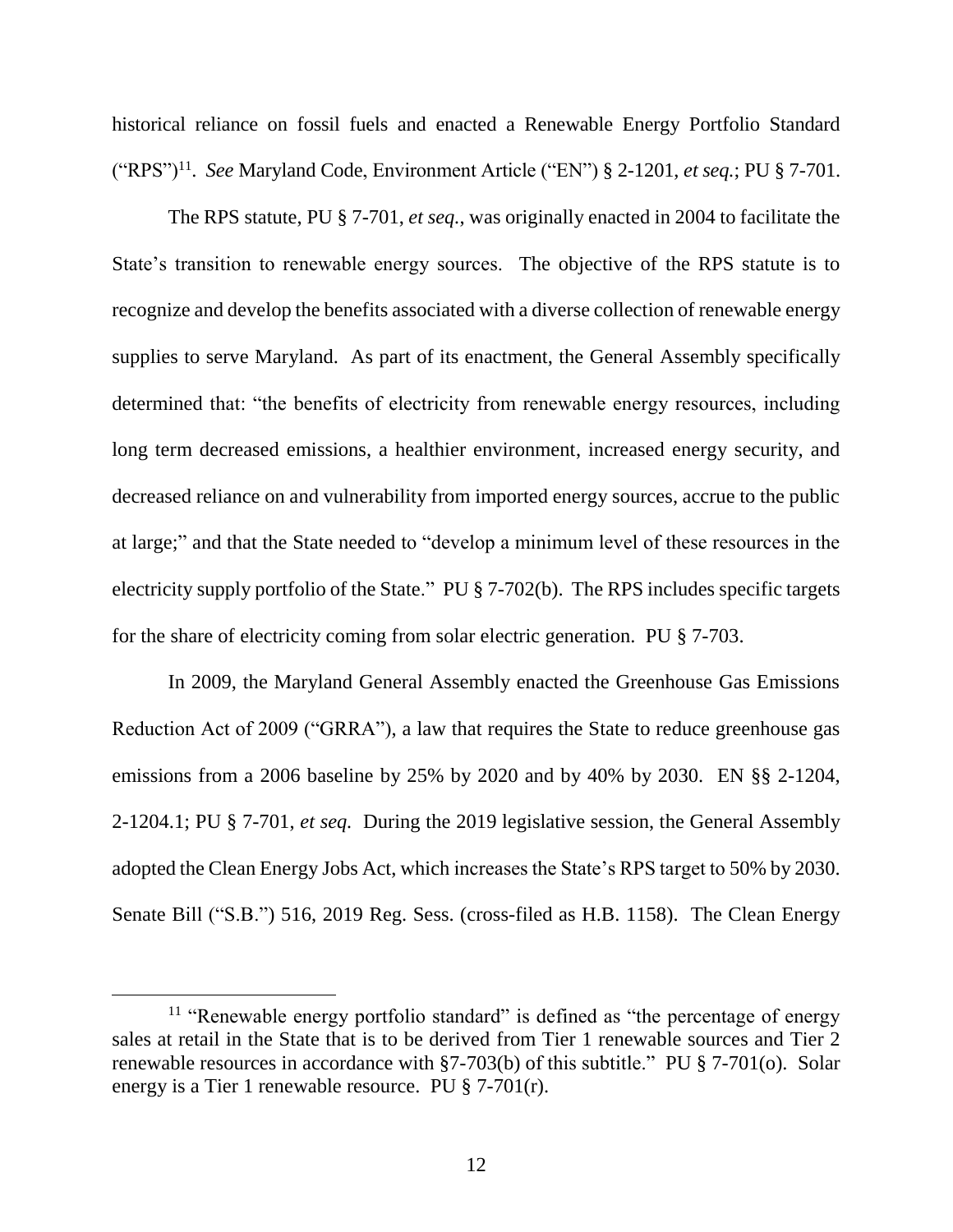Jobs Act also includes a significant increase in electricity sales derived from solar energy

from 1.9% to 5.5% in 2019, and to 14.5% in 2028. *Id.*

The General Assembly has delegated to the  $PSC<sup>12</sup>$  the authority to "implement a renewable energy portfolio standard" that applies to retail electricity sales in the State by electricity suppliers consistent with the specific timetable established by the statute. PU § 7-

 $\overline{a}$ <sup>12</sup> The Maryland Public Service Commission is an independent unit of the Executive Branch of State Government of Maryland. PU § 2-101, *et seq*. Pursuant to PU § 2-112, the General Assembly has conferred upon the PSC broad jurisdiction and broad general powers over "each public service company that engages in or operates a utility business in this State. . .," which applies "[t]o the full extent that the Constitution and laws of the United States allow  $\dots$ ." It is undisputed that Perennial is not a "public" service company" as defined by PU  $\S$  1-101(x). Queen Anne's County and Kent County argue that the PSC lacks jurisdiction over companies like Perennial, which undertake large scale solar projects because they do not fall within the definition of "public service companies." We do not read the statute so narrowly. The Legislature has expressly stated that the specific regulatory and supervisory powers over public utility companies do not limit the "general powers and duties" of the PSC provided for elsewhere in the statute. *See* PU § 2-113(b). One such general power and duty delegated to the PSC is the specific regulatory authority to approve "generating stations" through the certificate of public convenience and necessity ("CPCN") process. *See* PU § 7-207. Under the statute, "a person may not begin construction in this State of a generating station" until a CPCN is obtained. PU  $\S 7-207(b)(1)(i)$ . A "person" is defined as an "individual, receiver, trustee, guardian, personal representative, fiduciary, or representative of any kind and any partnership, firm, association, corporation, or other entity." PU § 1-101(u). Accordingly, we disagree with the assertion that the applicable statute (PU § 7-207) only applies to public service companies. Perennial is "a person" seeking to construct a generating station in Maryland and therefore, is required to obtain a CPCN from the PSC. The PSC's jurisdiction over solar photovoltaic systems is also evident from the fact that the General Assembly created an exception from the CPCN process for certain smaller scale solar facilities. *See* PU §§ 7-207(b)(1)(ii); 7-207.1(a) (creating an exemption process from the CPCN requirement for certain on-site generators); PU § 7-207.2(a) (imposing a deposit requirement for a generating station exempted under § 7-207.1 that "has the capacity to produce at least 2 megawatts of electricity from a *solar photovoltaic system*") (emphasis added). The General Assembly would not have created an exemption for certain solar facilities from the CPCN requirements if solar facilities were not subject to the CPCN requirements in the first place.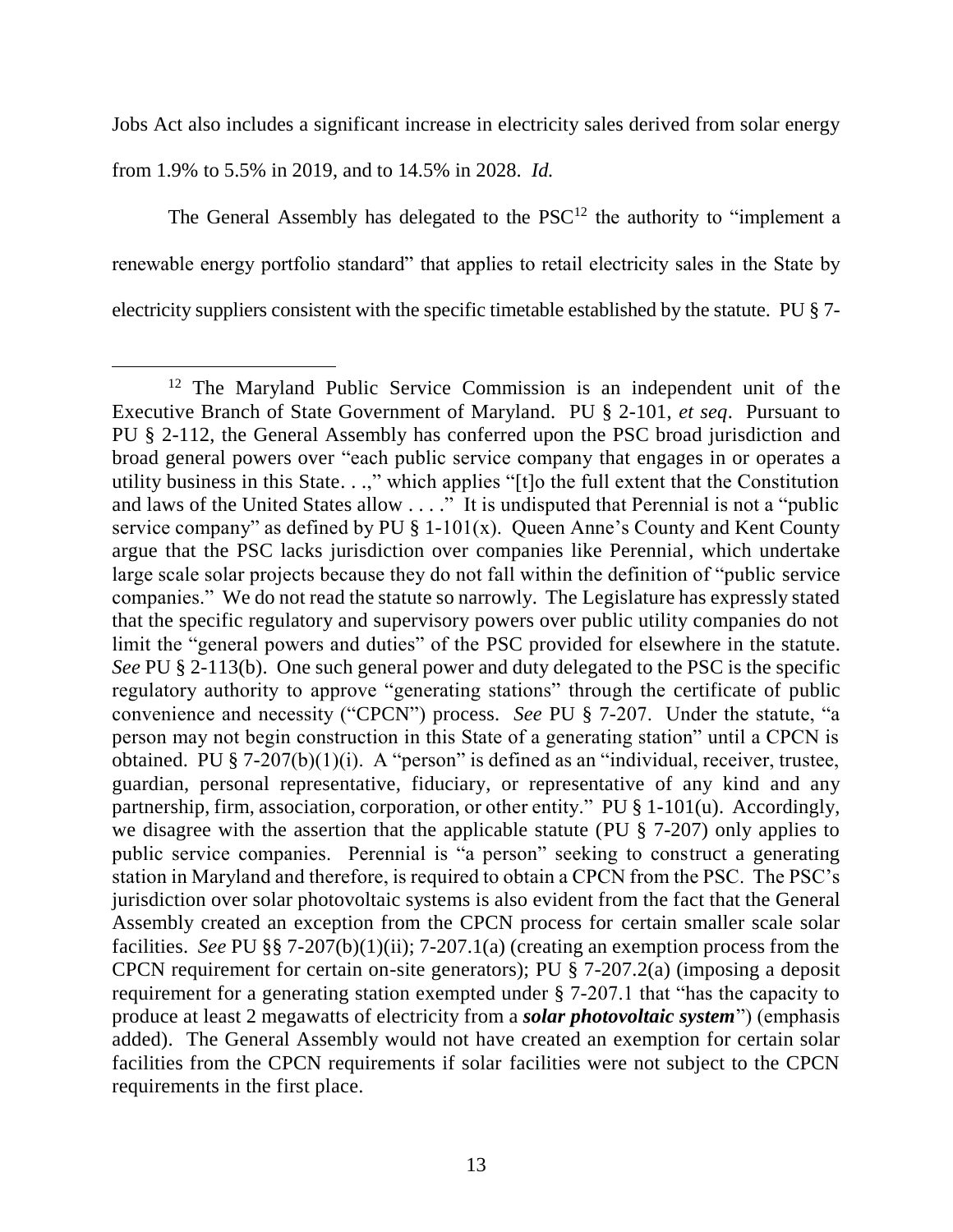703(a). On an annual basis, the PSC is required to report to the General Assembly on the status of the implementation of the RPS program, including the availability of Tier 1 renewable sources such as solar energy. PU § 7-712.

Consistent with the PSC's duties to ensure compliance with the RPS, including the specific targets for the share of electricity coming from solar electric generation, the General Assembly has also delegated to the PSC the exclusive authority to approve generating stations<sup>13</sup> in Maryland. Unless exempt by the statute,  $14$  a generating station cannot be constructed unless the PSC issues a CPCN, which is only issued after a detailed application and approval process. PU § 7-207.

 $\overline{a}$ 

<sup>&</sup>lt;sup>13</sup> While the statute does not define "generating station," the regulations promulgated by the PSC define a "generating station" as: "property or facilities located in Maryland constituting an integral plant or unit for the production of electric energy, including any new production unit that would be added to an existing production plant." Code of Maryland Regulations ("COMAR") 20.79.01.02.B(11)(a). Because Washington County's Zoning Ordinance refers to "SEGS" and the PU and COMAR refer to "generating stations," we use both terms herein when discussing the respective statute and ordinance. Perennial's SEGS proposal clearly falls within the definition of "generating station" under COMAR.

<sup>&</sup>lt;sup>14</sup> The General Assembly has created exemptions from the CPCN process for certain generating stations. PU § 7-207.1(a) creates an exemption from the CPCN requirement for certain generating stations that: (i) produce less than 70 megawatts and use at least 80% of the electricity on-site; (ii) are land-based and produce electricity from wind, provided that the capacity of the generating station does not exceed 70 megawatts; or (iii) produce less than 25 megawatts and use at least 10% of the electricity produced onsite. PU § 7-207.2 allows an exemption for generating stations that produce at least 2 megawatts of power and are exempt from the CPCN permit process by PU § 7-207.1. That is, the system must use at least 10% of the electricity produced on site. Under either of the exemption sections, while an application is not required to obtain a CPCN, the applicant must still apply for and receive PSC approval of the exemption. In considering the exemption, the PSC approves the safety of the system, but not the location. In the instant case, neither of the exemptions is applicable and the SEGS require a CPCN from the PSC. Washington County concedes that the SEGS proposed by Perennial require a CPCN from the PSC.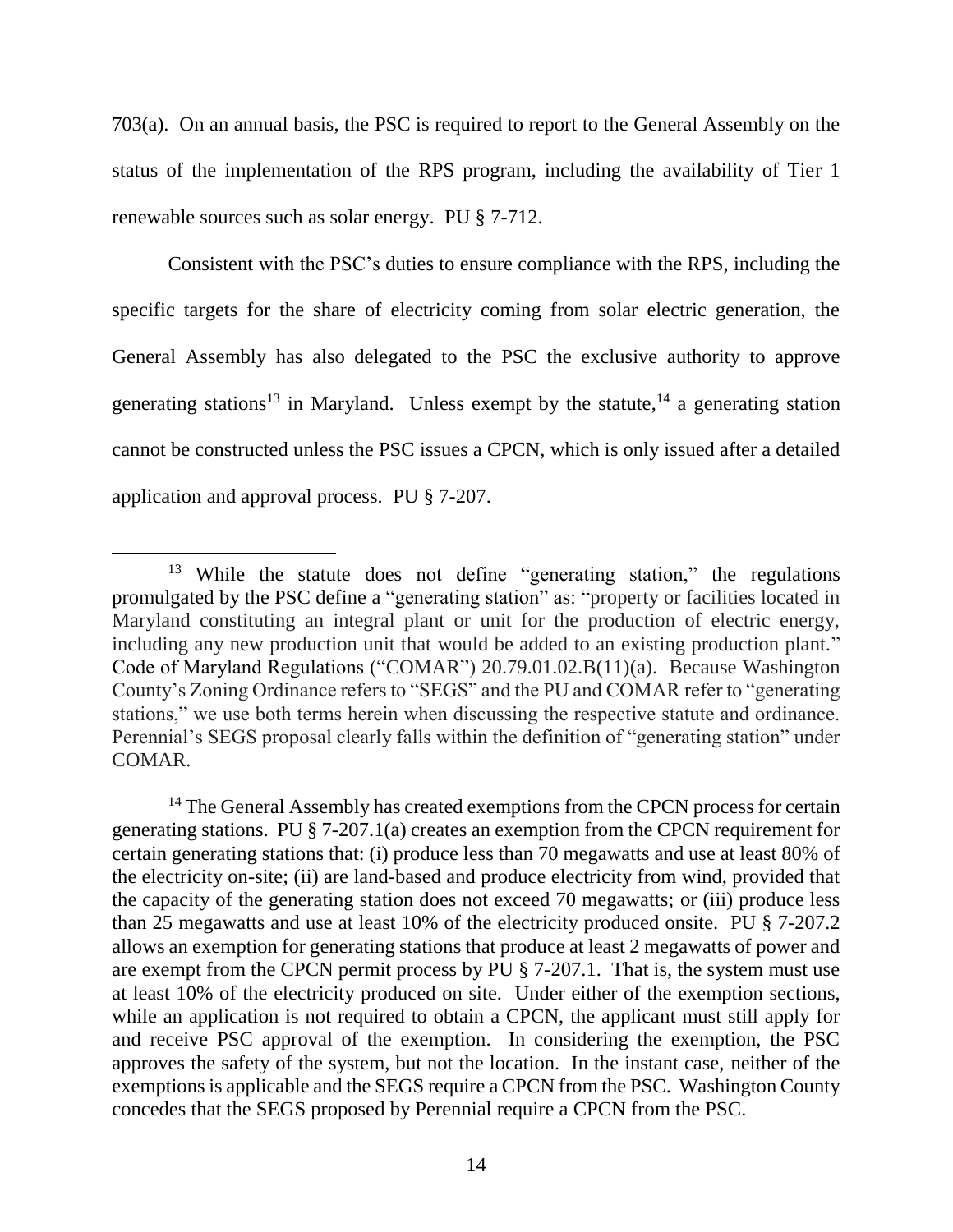The PSC's review process of a generating station is extensive. Upon receipt of an application, the PSC provides notice of the application to: (i) the Maryland Department of Planning; (ii) the governing body, and if applicable, the executive of each county or municipal corporation in which a portion of the generating station is proposed to be constructed; (iii) the governing body of any county or municipal corporation within onemile of the proposed location of the generating station; (iv) each member of the General Assembly representing any part of the county in which any portion of the generating station is proposed to be constructed; (v) each member of the General Assembly representing any portion of each county within one-mile of the proposed location of the generating station; and (vi) all other interested persons. PU  $\S$  7-207(c)(1). A copy of the application is also provided to each appropriate State unit and unit of local government for review, evaluation, and comment regarding the significance of the proposal to the State, area wide, and local plans or programs (*see* PU § 7-207(c)(2)), and to each member of the General Assembly who is provided with the statutory notice pursuant to PU § 7-207(c)(1). *Id.*

The statute requires that the PSC coordinate with and include the local governing body of the county or municipality in the CPCN public hearing process, and establishes a public hearing framework designed to ensure input and public comment from interested persons in the geographic area within which the generating station is being proposed:

> (d) *Public hearing*. *–* (1) The Commission shall provide an opportunity for public comment and hold a public hearing on the application for a certificate of public convenience and necessity in each county and municipal corporation in which any portion of the construction of a generating station . . . is proposed to be located.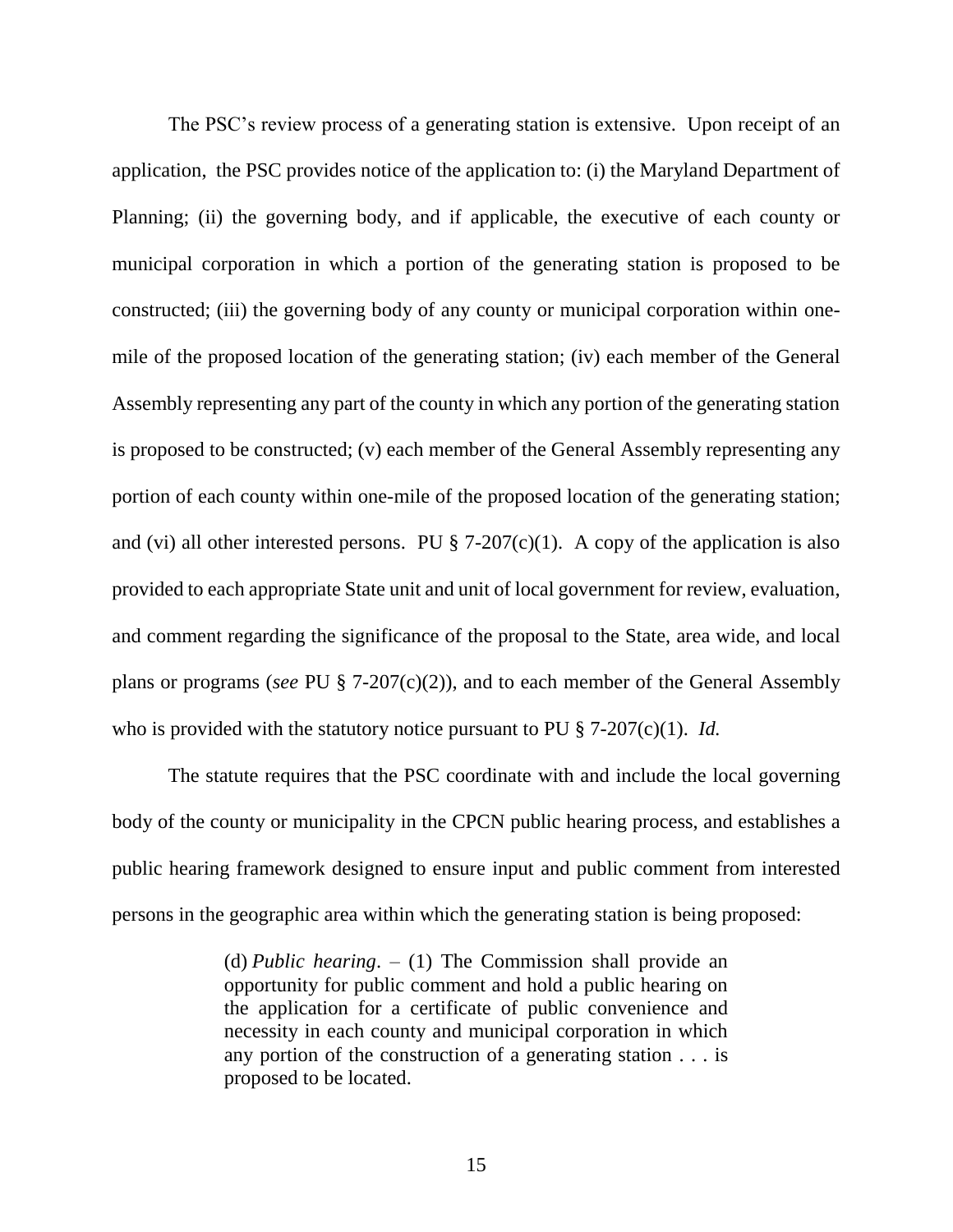(2) The Commission shall hold the public hearing jointly with the governing body of the county or municipal corporation in which any portion of the construction of the generating station . . . is proposed to be located, unless the governing body declines to participate in the hearing.

(3)(i) Once in each of the 4 successive weeks immediately before the hearing date, the Commission shall provide weekly notice of the public hearing and an opportunity for public comment:

- 1. by advertisement in a newspaper of general circulation in the county or municipal corporation affected by the application;
- 2. on two types of social media; and
- 3. on the Commission's website.

(ii) Before a public hearing, the Commission shall coordinate with the governing body of the county or municipal corporation in which any portion of the construction of the generating station . . . is proposed to be located to identify additional options for providing, in an efficient and cost effective manner, notice of the public hearing through other media types that are familiar to the residents of the county or municipal corporation.

PU § 7-207.

Under the express language of the PU, the PSC is the final approving authority for

the siting and construction of generating stations, which require a CPCN, after giving "due

consideration" to the following statutory factors:

(e) *Final action by Commission*. *–* The Commission shall take *final action* on an application for a certificate of public convenience and necessity only after *due consideration* of:

(1) the recommendation of the governing body of each county or municipal corporation in which any portion of the construction of the generating station . . . is proposed to be located;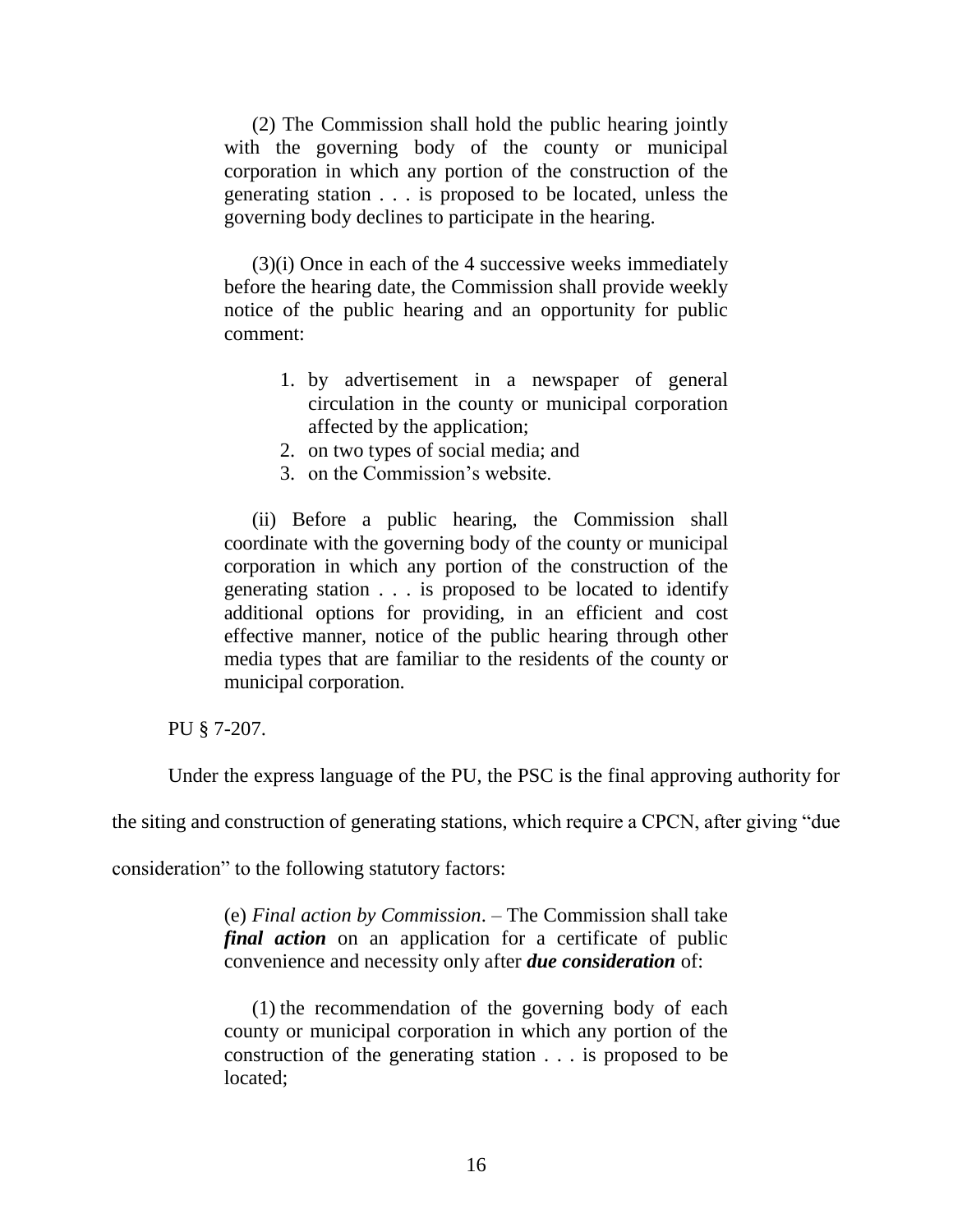- (2) the effect of the generating station . . . on:
	- (i) the stability and reliability of the electric system;
	- (ii) economics;
	- (iii) esthetics;
	- (iv) historic sites;
	- (v) aviation safety as determined by the Maryland Aviation Administration and the administrator of the Federal Aviation Administration;
	- (vi) when applicable, air quality and water pollution; and
	- (vii) the availability of means for the required timely disposal of wastes produced by any generating station; and
- (3) for a generating station:
	- (i) the consistency of the application with the comprehensive plan and zoning of each county or municipal corporation where any portion of the generating station is proposed to be located; and
	- (ii) the efforts to resolve any issues presented by the county or municipal corporation where any portion of the generating station is proposed to be located.

PU § 7-207 (emphasis added).

 $\overline{a}$ 

## **B. Applicable Provisions of the Washington County Zoning Ordinance**

Not surprisingly, as the State's energy market moves toward renewable energy sources, such as solar energy, land use conflicts often arise, particularly in rural areas where land historically zoned for agricultural use is proposed as a site for large scale solar projects. With the proliferation of solar facilities, counties such as Washington, Kent and Queen Anne's Counties (collectively, "the Counties") have adopted specific solar regulations as part of their planning and zoning authority. 15

<sup>&</sup>lt;sup>15</sup> In 2011, each of these jurisdictions adopted amendments to their respective land use ordinances identifying suitable locations for utility scale solar facilities in their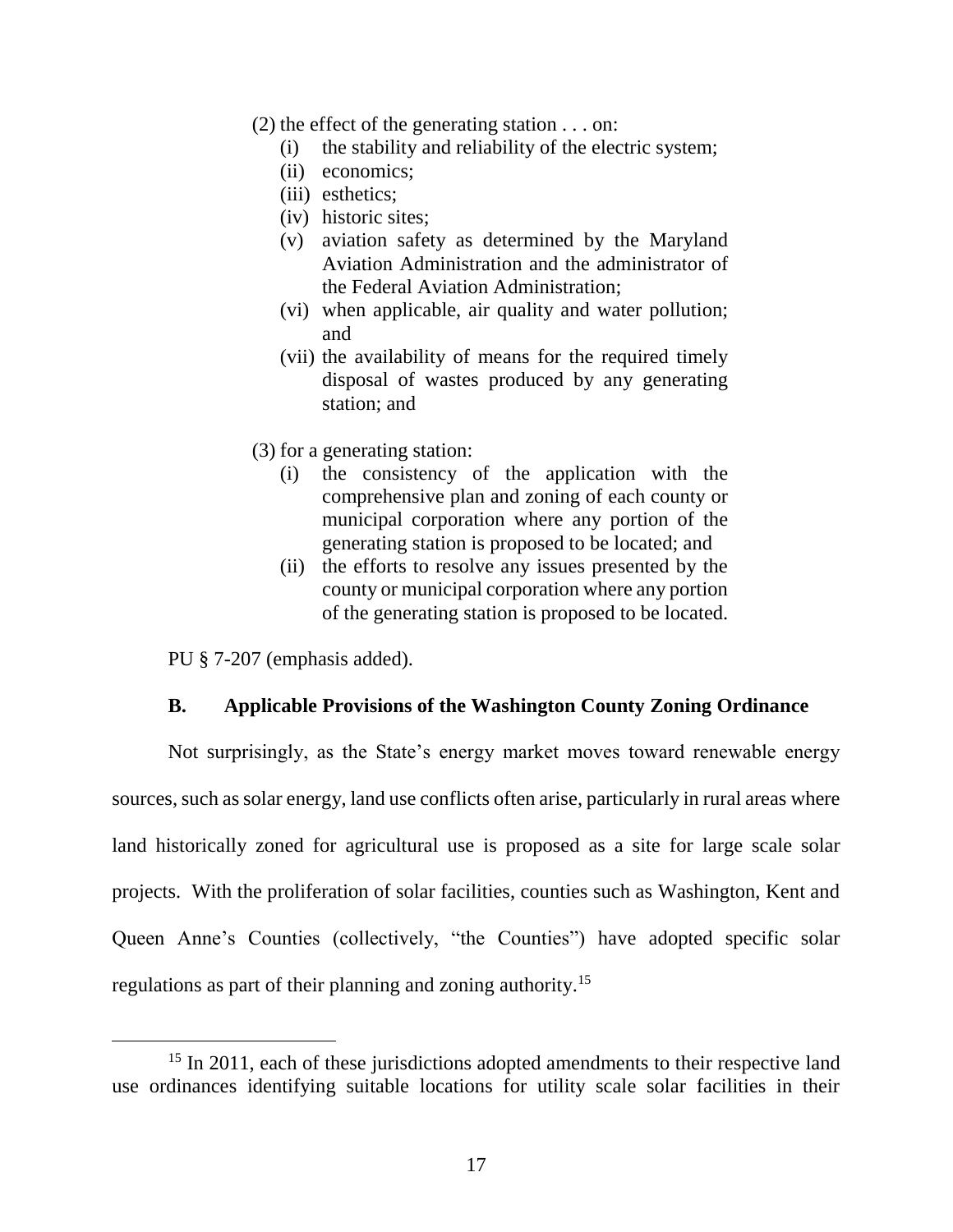The Counties argue that PU § 7-207 does not preempt their right to regulate SEGS through their planning and zoning authority conferred by the Express Powers Act, Maryland Code, Local Government Article ("LG") § 10-324(b)(1), in which the General Assembly has determined that it is a state policy that "the orderly development and use of land and structures requires comprehensive regulation through the implementation of planning and zoning controls." The General Assembly has expressly delegated planning and zoning authority to local government. LG § 110-324(b)(2); Maryland Code, Land Use Article  $("LU")$  § 4-101(a)(2).

As part of our preemption analysis, we must consider the provisions of the Washington County Zoning Ordinance, which the County contends apply to Perennial's SEGS application in this instance.

### *Zoning Ordinance Provisions Specific to SEGS*

The pertinent provision of the County's Zoning Ordinance is Section 4.26, added by amendment in 2011, which permits SEGS as a land use by special exception in certain zoning districts in the County.<sup>16</sup>

Section 4.26 of the Zoning Ordinance also provides specific design standards for SEGS, including minimum lot size, buffer yards, controlled access, electrical wire placement, diffused lighting and glare, appearance, color and finish, signage, noise,

 $\overline{a}$ 

counties, and also adopted setbacks from neighboring properties and public roads, as well as rigorous landscaping and screening requirements intended to preserve agricultural vistas and the views of neighboring property owners.

<sup>&</sup>lt;sup>16</sup> Under the County's Zoning Ordinance, SEGS are prohibited as a use in Priority Preservation Areas, Rural Legacy Areas, and Antietam Overlay Zones.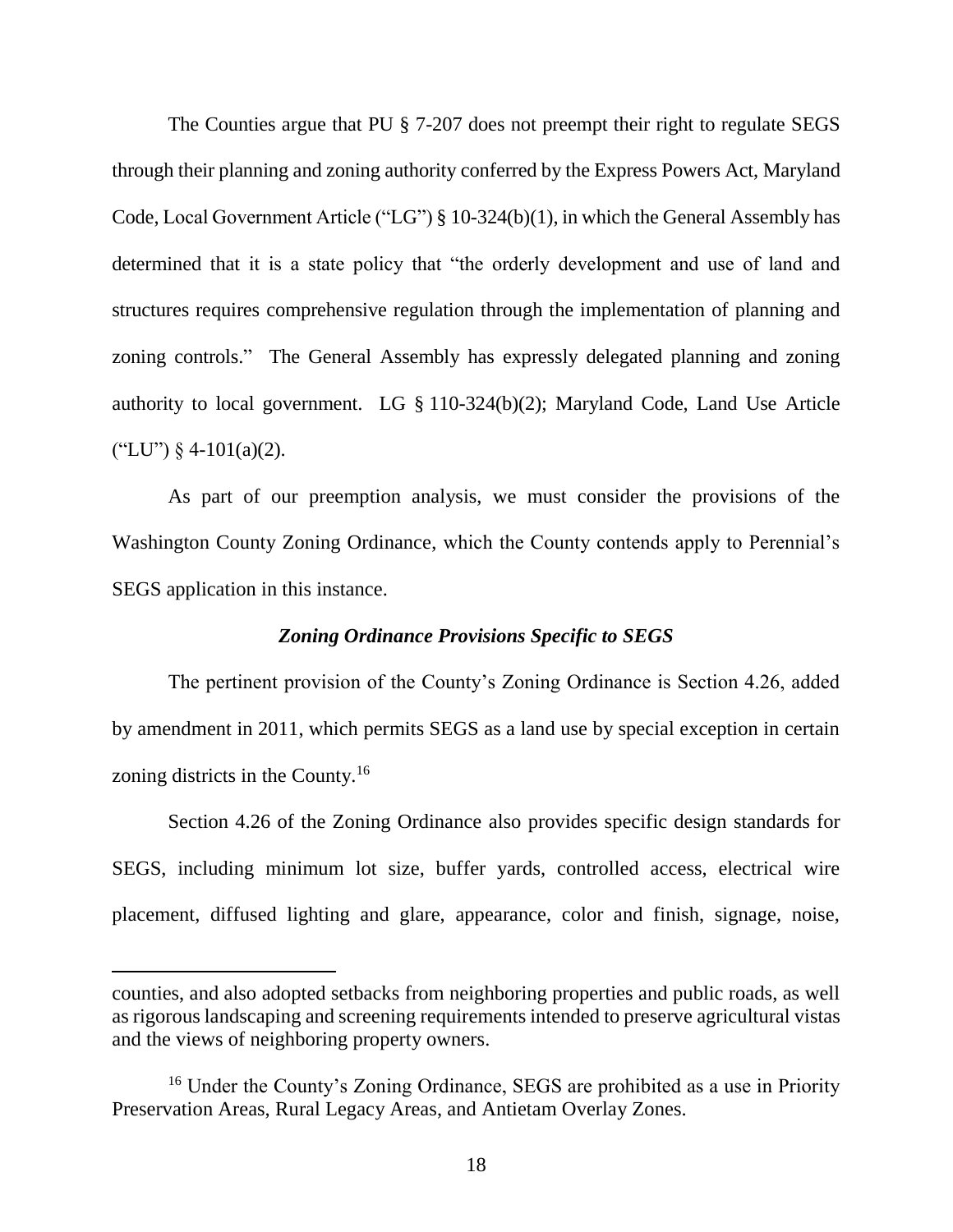electromagnetic interference, code compliance, and the establishment of a reclamation or decommissioning plan. The design standards also expressly require that the SEGS comply with PSC regulations. Zoning Ordinance, Section 4.26(A)(13). The standards also require that an applicant obtain PSC approval for a CPCN-exempt SEGS prior to construction and the issuance of a county building permit. *Id.,* Section 4.26(A)(14).

### *Standards Governing Special Exceptions*

As noted *supra*, SEGS are permitted in the Agricultural (Rural) Zoning District by special exception. Under Article 28A of the Zoning Ordinance, a "special exception" is defined as "[a] grant of a specific use that would not be appropriate generally or without restriction; and shall be based upon a finding that the use conforms to the plan and is compatible with the existing neighborhood." Section 25.6 of the Zoning Ordinance sets forth the standards which the Washington County Board of Zoning Appeals is required to apply when considering a special exception application:

> Where in these regulations certain powers are conferred upon the Board or the approval of the Board is required before a permit may be issued, or the Board is called upon to decide certain issues, the Board shall study the specific property involved, as well as the neighborhood, and consider all testimony and data submitted, and shall hear any person desiring to speak for or against the issuance of the permit. However, the application for a permit shall not be approved where the Board finds the proposed building, addition, extension of building or use, sign, use or change of use would adversely affect the public health, safety, security, morals or general welfare, or would result in dangerous traffic conditions, or would jeopardize the lives or property of people living in the neighborhood. In deciding such matters, the Board shall consider any other information germane to the case and shall give consideration to the following, as applicable: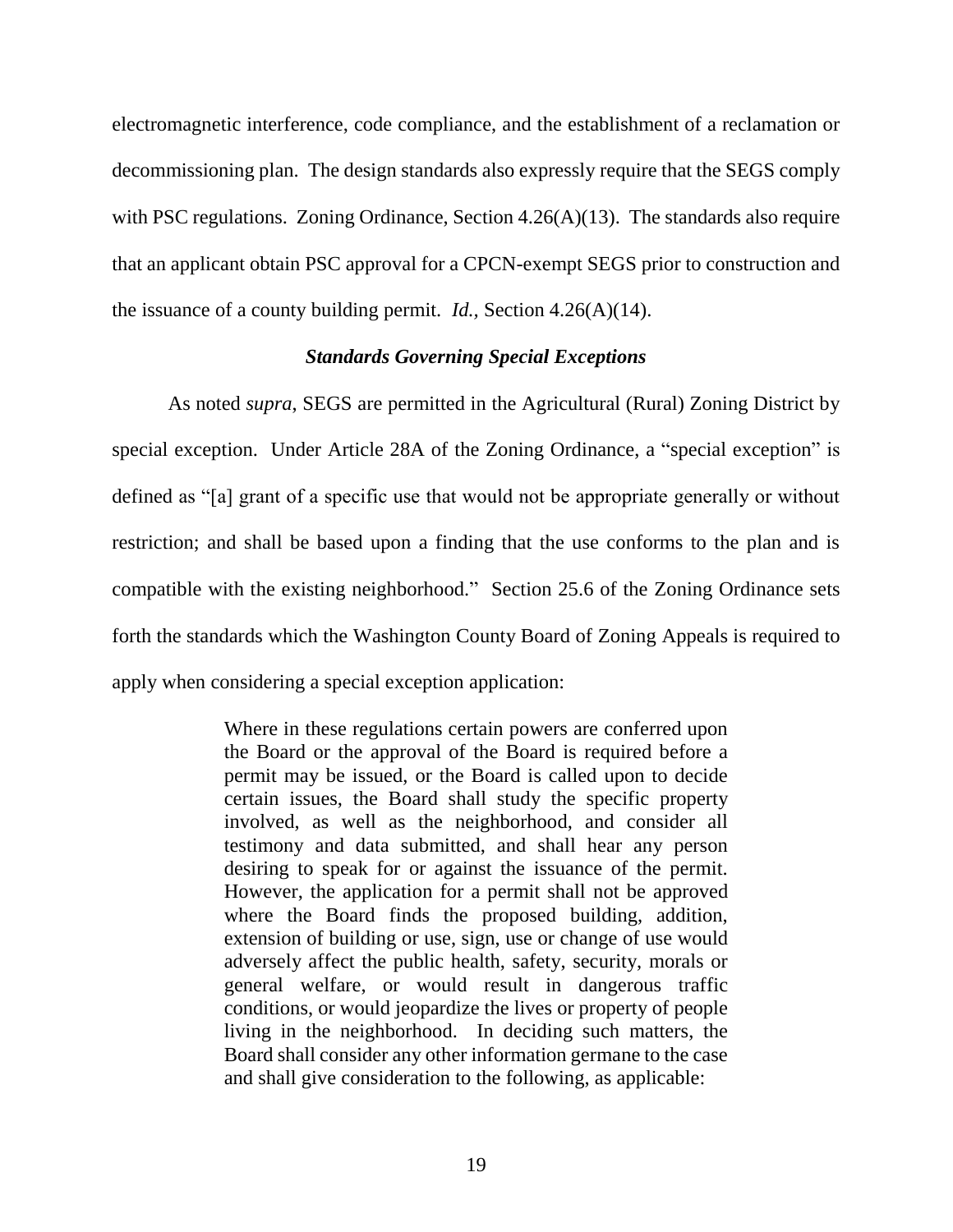- (a) The number of people residing or working in the immediate area concerned.
- (b) The orderly growth of a community.
- (b) Traffic conditions and facilities.
- (c) The effect of such use upon the peaceful enjoyment of people in their homes.
- (e) The conservation of property values.
- (f) The effect of odors, dust, gas, smoke, fumes, vibrations, glare[,] and noise upon the use of surrounding property values.
- (g) The most appropriate use of land and structure.
- (h) Decision of the courts.
- (i) The purpose of these regulations as set forth herein.
- (j) Type and kind of structures in the vicinity where public gatherings may be held, such as schools, churches and the like.

The special exception factors are applied by the Board against the backdrop of the case law governing special exceptions. The seminal case in Maryland on special exceptions is *Schultz v. Pritts*, 291 Md. 1 (1981). *See People's Counsel v. Loyola Coll.*, 406 Md. 54 (2008) (describing *Schultz* and its progeny). In *Schultz*, the Court summarized

the special exception use as follows:

The special exception use is part of the comprehensive zoning plan sharing the presumption that, as such, it is in the interest of the general welfare, and therefore valid. The special exception use is a valid zoning mechanism that delegates to an administrative board a limited authority to allow enumerated uses which the legislature has determined to be permissible absent any fact or circumstance negating the presumption. The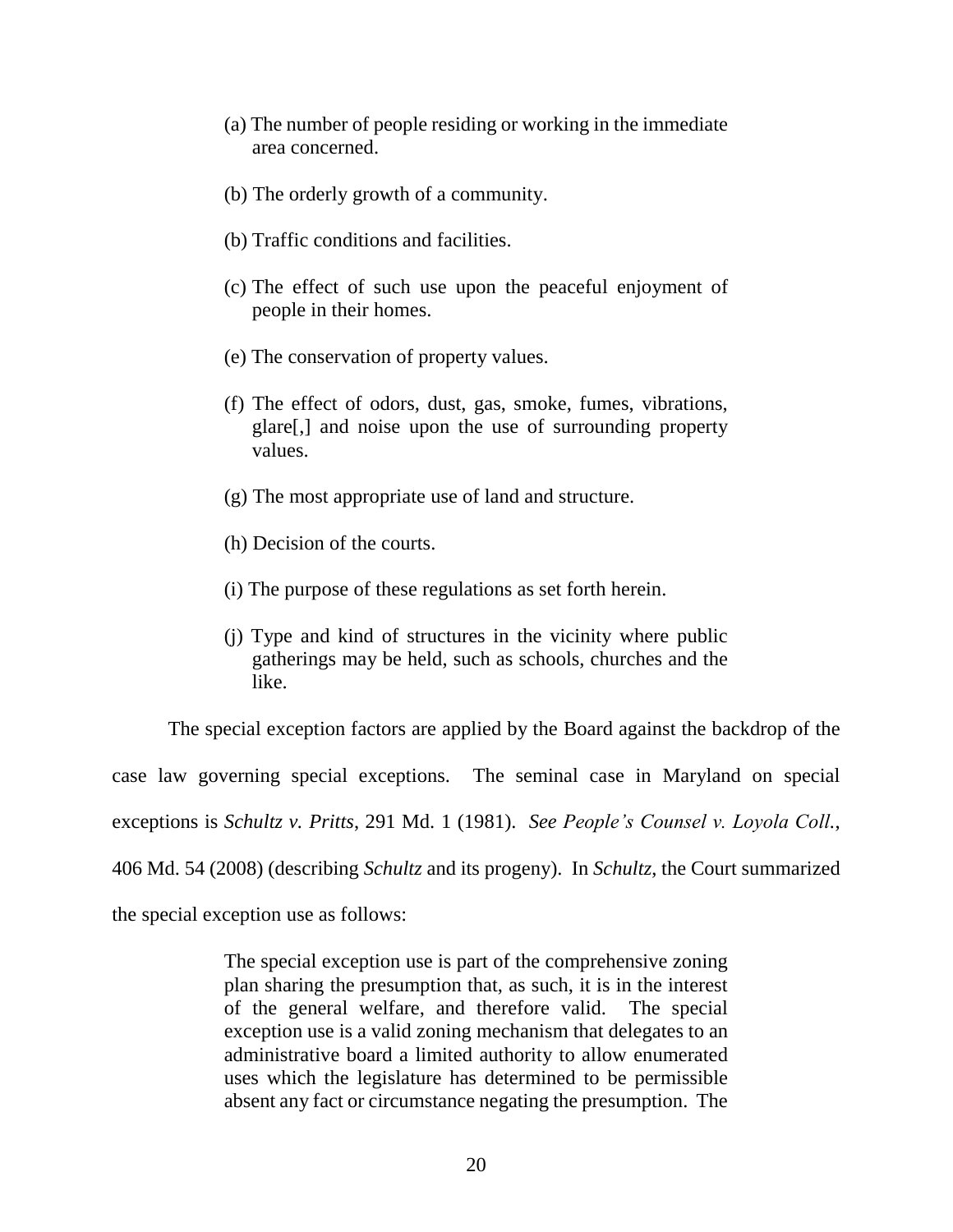duties given the Board are to judge whether the neighboring properties in the general neighborhood would be adversely affected and whether the use in the particular case is in harmony with the general purpose and intent of the plan.

291 Md. at 11; *see also Loyola*, 406 Md. at 88.

### *Standards Governing Variances*

Perennial's application involved not only a special exception but also a request for a variance from the strict application of the Zoning Ordinance to enable Perennial to construct its solar arrays over the internal property lines. We have held that "[a] variance refers to administrative relief which may be granted from the strict application of a particular development limitation in the zoning ordinance (i.e., setback, area and height limitations, etc.)." *Mayor & Council of Rockville v. Rylyns Enters., Inc.,* 372 Md. 514, 537 (2002) (quoting Stanley D. Abrams, *Guide to Maryland Zoning Decisions,* § 11.1 (3d ed., Michie 1992)). To obtain a variance under the Washington County Zoning Ordinance, the applicant must satisfy the following criteria:

- A. Practical Difficulty
	- 1. Strict compliance would unreasonably prevent the use of the property for a purposed purpose or render conformance unnecessarily burdensome;
	- 2. Denying the variance would do substantial injustice to the applicant and a lesser relaxation than that applied would not give substantial relief; and
	- 3. Granting the variance would observe the spirit of the Ordinance and secure public safety and welfare.
- B. Undue Hardship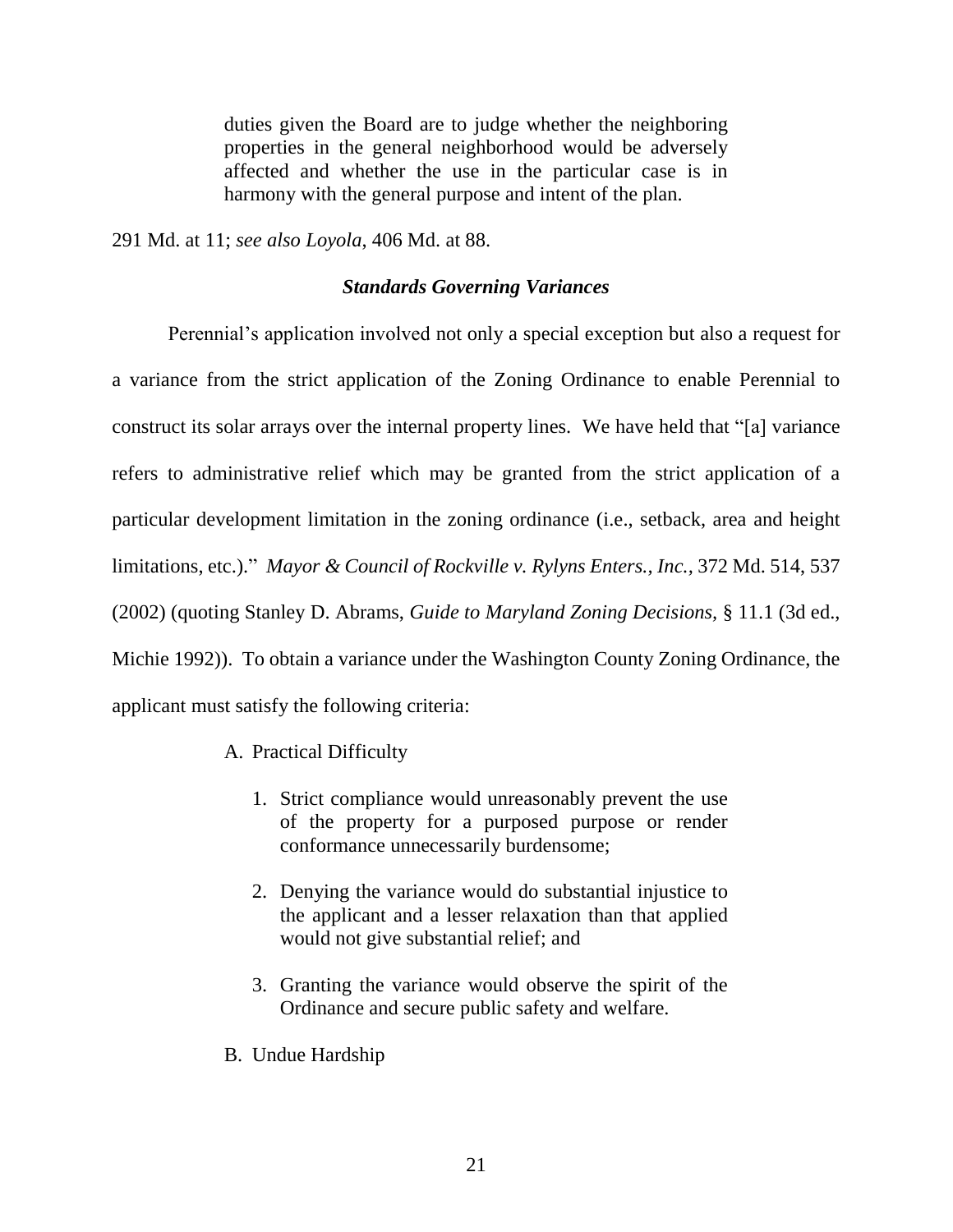- 1. Strict compliance with the Ordinance would prevent the applicant from securing a reasonable rate of return from or to make reasonable use of the property; and
- 2. The difficulties or hardships are peculiar to the property and contrast with those of other property owners in the same district; and
- 3. The hardship is not the result of the applicant's own actions.

Zoning Ordinance § 25.56.

#### *Board of Zoning Appeals Process and Procedures*

Before an applicant receives a special exception or a variance, a hearing must be held before the Board of Zoning Appeals, where "any party may appear and be heard in person or by agent or attorney." Zoning Ordinance § 25.52. Prior to the hearing, the property which is the subject of the application is posted with a zoning notice describing the requested relief, and the public hearing is advertised in two consecutive issues of a newspaper having a general circulation in the County at least 15 days prior to the hearing. *Id.* After a public hearing, the Board is required to render a decision within 30 days. Zoning Ordinance § 25.55. Any person or persons aggrieved by the decision of the Board may appeal that decision to the Circuit Court for Washington County in the manner prescribed by LU § 4-401.

#### **C. Preemption Analysis**

Comparing the comprehensive provisions of PU § 7-207 against the applicable provisions of the Zoning Ordinance, both the statute enacted by the General Assembly and the local ordinance adopted by the County attempt to regulate the siting and location of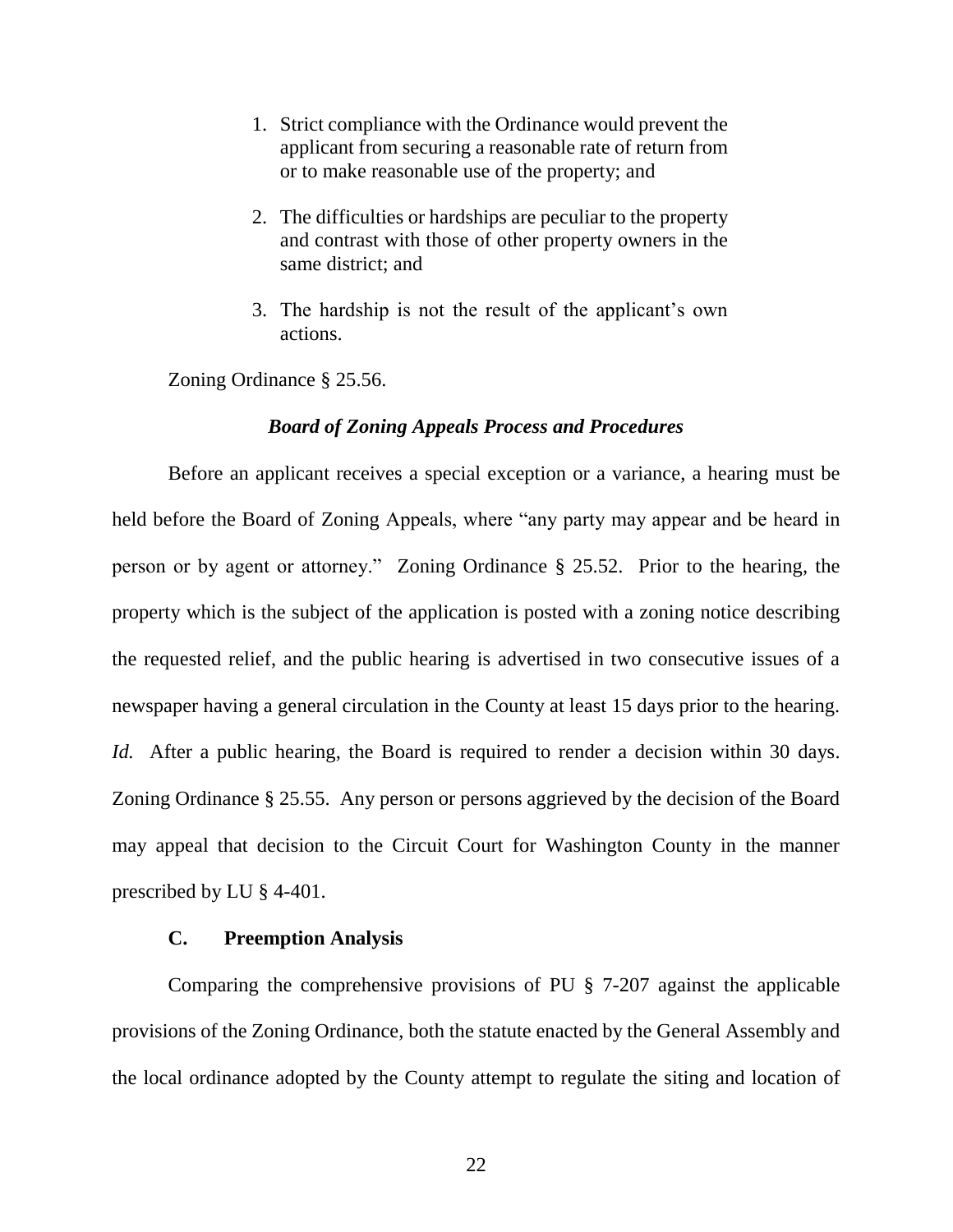SEGS. Under the statute, the PSC is given the final authority to approve the location of SEGS, while under the Zoning Ordinance, the Board has the final authority to approve sitespecific special exceptions and variances for the construction of SEGS. Clearly, only one of these bodies can have the final say on the matter.

## *The Comprehensive Statutory Scheme of Solar Energy Regulation Pursuant to PU § 7-207*

Applying the principles of implied preemption to PU § 7-207, it is clear that the General Assembly intended to vest final authority with the PSC for the siting and location of generating stations requiring a CPCN. The statute manifests the general legislative purpose to create an all-compassing statutory scheme of solar energy regulation. That statute is "extensive and embrace[s] virtually the entire area involved." *Howard Cty.*, 319 Md. at 523 (quoting *Nat'l Asphalt v. Prince George's Cty.*, 292 Md. 75, 78 (1981)).

The statute grants the PSC broad authority to determine whether and where SEGS may be constructed. In making such a determination, the PSC undertakes a multi-faceted review, which includes input from other state agencies, as well as from local government. In addition to considering the recommendations of other state agencies, the PSC is also required to consider the stability and reliability of the system; economics; esthetics; historic sites; aviation safety; air quality and water pollution; and the availability of means of the required timely disposal of wastes produced by any generating station. PU § 7-207(e)(2). Ultimately, the final decision regarding whether to approve a generating station lies exclusively with the PSC.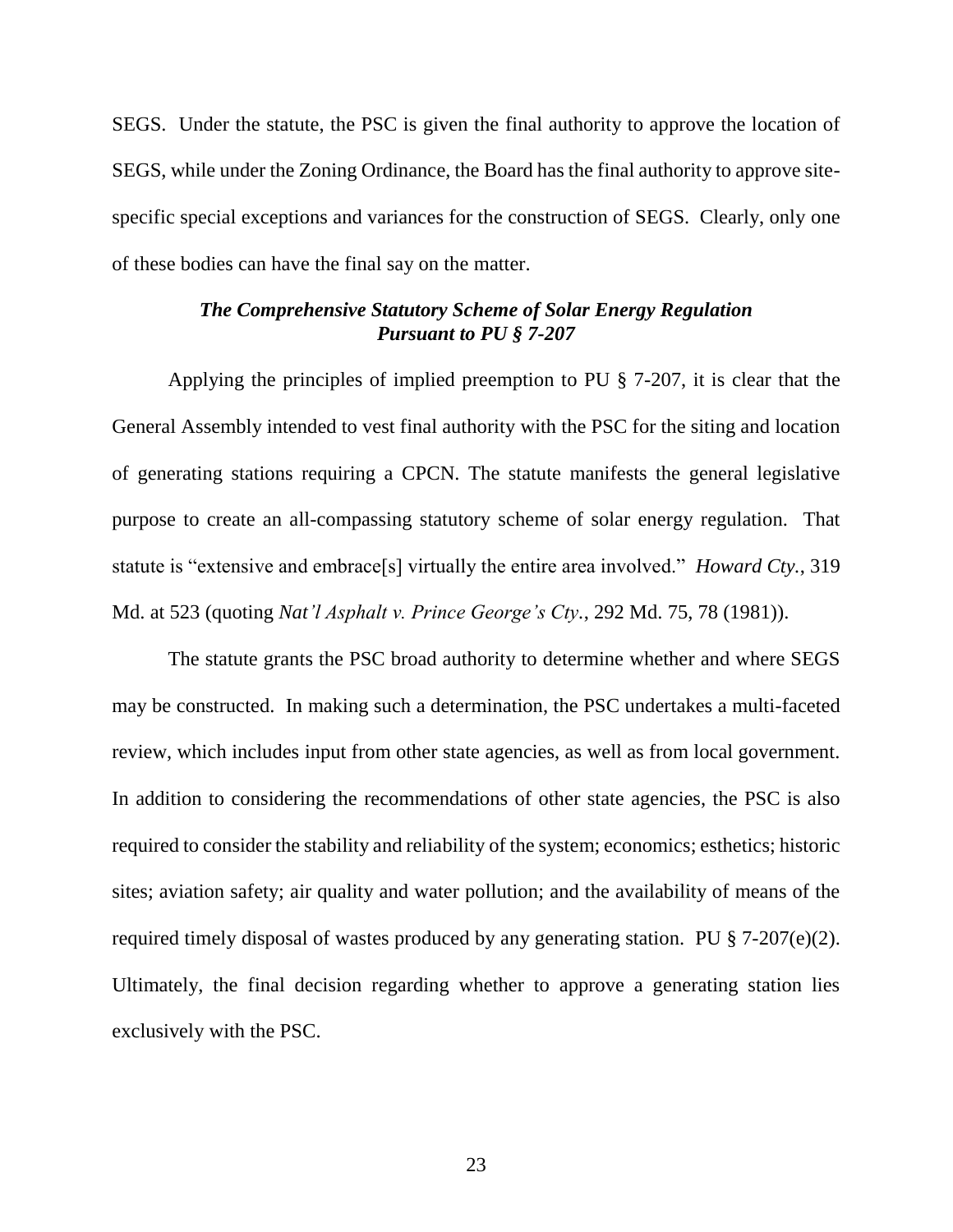The General Assembly's intent to preempt local government's zoning approval authority over generating stations is clear from the plain text of the statute, which specifically defines the role of local government, as well as planning and zoning considerations, in the PSC review and approval process. Contrary to Washington County's "all or nothing" approach to preemption, the General Assembly has carved out a key role for local government in the PSC's review and approval process.

For example, as part of the CPCN application process, the PSC holds public hearings within each local jurisdiction where the construction is proposed, with the governing body of the local jurisdiction invited to jointly preside over and participate in those hearings. PU §7-207(d). Local land use interests are also designated by statute as a factor requiring "due consideration" by the PSC in evaluating and approving generating stations. This includes the "*recommendation* of the governing body of each county or municipal corporation in which any portion of the construction of the generating station . . . is proposed to be located," PU  $\S7-207(e)(1)$ , as well as several other factors typically considered in local land use decisions, including esthetics, historic sites, pollution, and waste disposal. PU §7-207(e)(2) (emphasis added). Although the local governing body's recommendations are contemplated with "due consideration", the final determination whether to approve a CPCN for SEGS is ultimately made by the PSC.

### *Application of Secondary Factors in Preemption Analysis*

While our review of the comprehensive nature of PU § 7-207 leads us to our conclusion that the General Assembly has acted with such a force in this field that local zoning authority over generating systems is impliedly preempted, our conclusion is further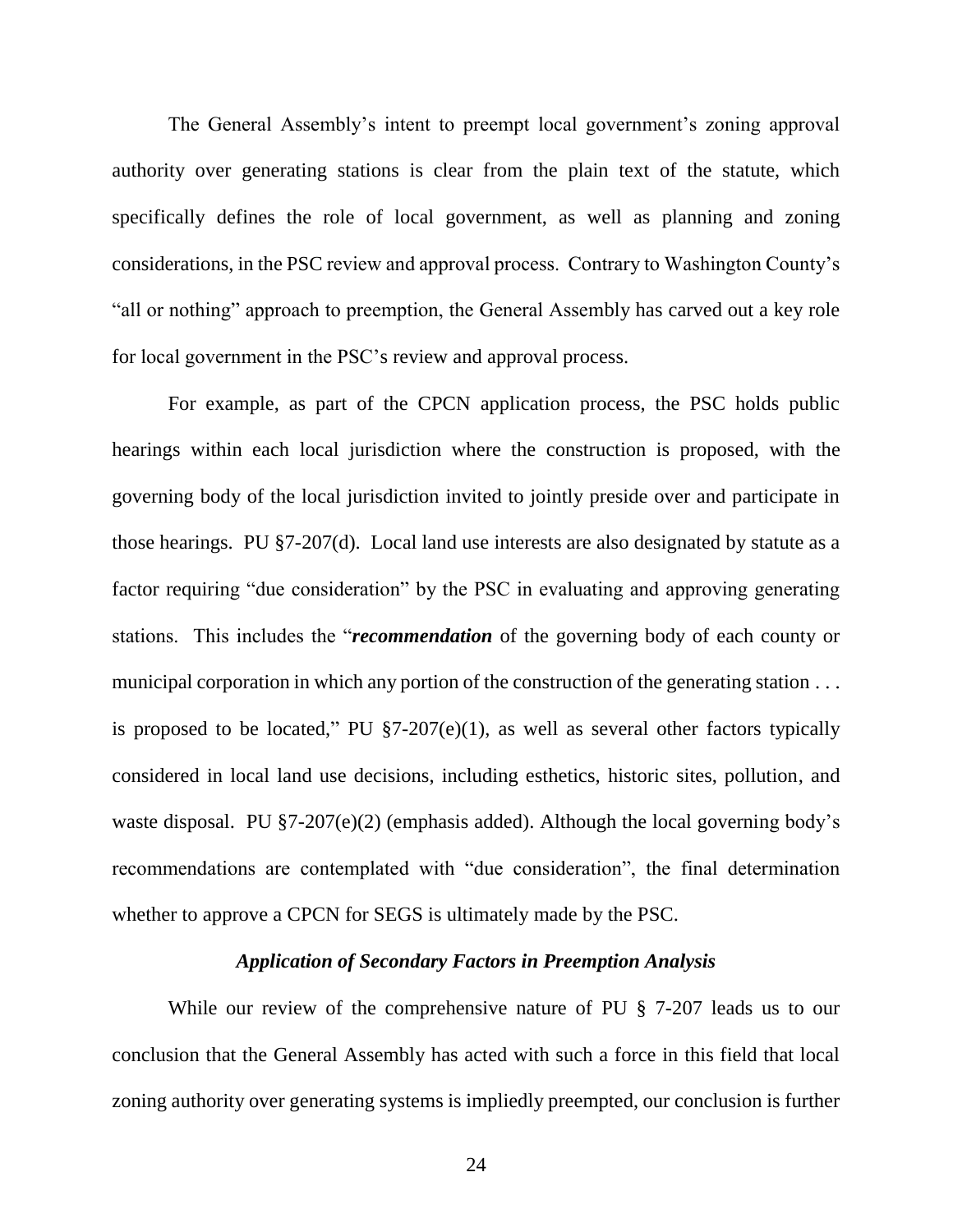bolstered by our consideration of the secondary factors that we summarized in *Allied Vending*, 332 Md. at 299–300.

First, as stated above, "state law . . . provide[s] for pervasive administrative regulation." *Id.* PU § 7-207 addresses all regulatory matters associated with the approval and operation of generating stations, including siting and locational approvals.

Second, the statute does not "expressly provide concurrent legislative authority to the local jurisdiction or require compliance with local planning and zoning ordinances." *Allied Vending*, 332 Md. at 299–300. To the contrary, the statute expressly identifies the local governing body's role as a participant in a public hearing process, with the ability to make a "recommendation," which the PSC is required to give "due consideration" before taking "final action". *See* PU § 7-207(a) and (b). Nor does the statute require that the applicant receive zoning approval in connection with the CPCN application. Moreover, as noted *infra*, in 2017 and 2019, the General Assembly expressly rejected bills intended to amend the statute to require compliance with local planning and zoning ordinances.

Third, "the particular aspect of the field sought to be regulated by the local government"—comprehensive planning and local zoning regulations—"ha[s] been addressed by the state legislation." *Allied Vending*, 332 Md. at 299. The statute gives the PSC the final approval authority over the siting and location of generating stations—the same authority sought to be exercised by the local government as part of its special exception and variance process. The statute also specifically addresses the role of the comprehensive plan and local zoning regulations in the PSC approval process, which is that they must be given "due consideration" by the PSC. The statute, however, does not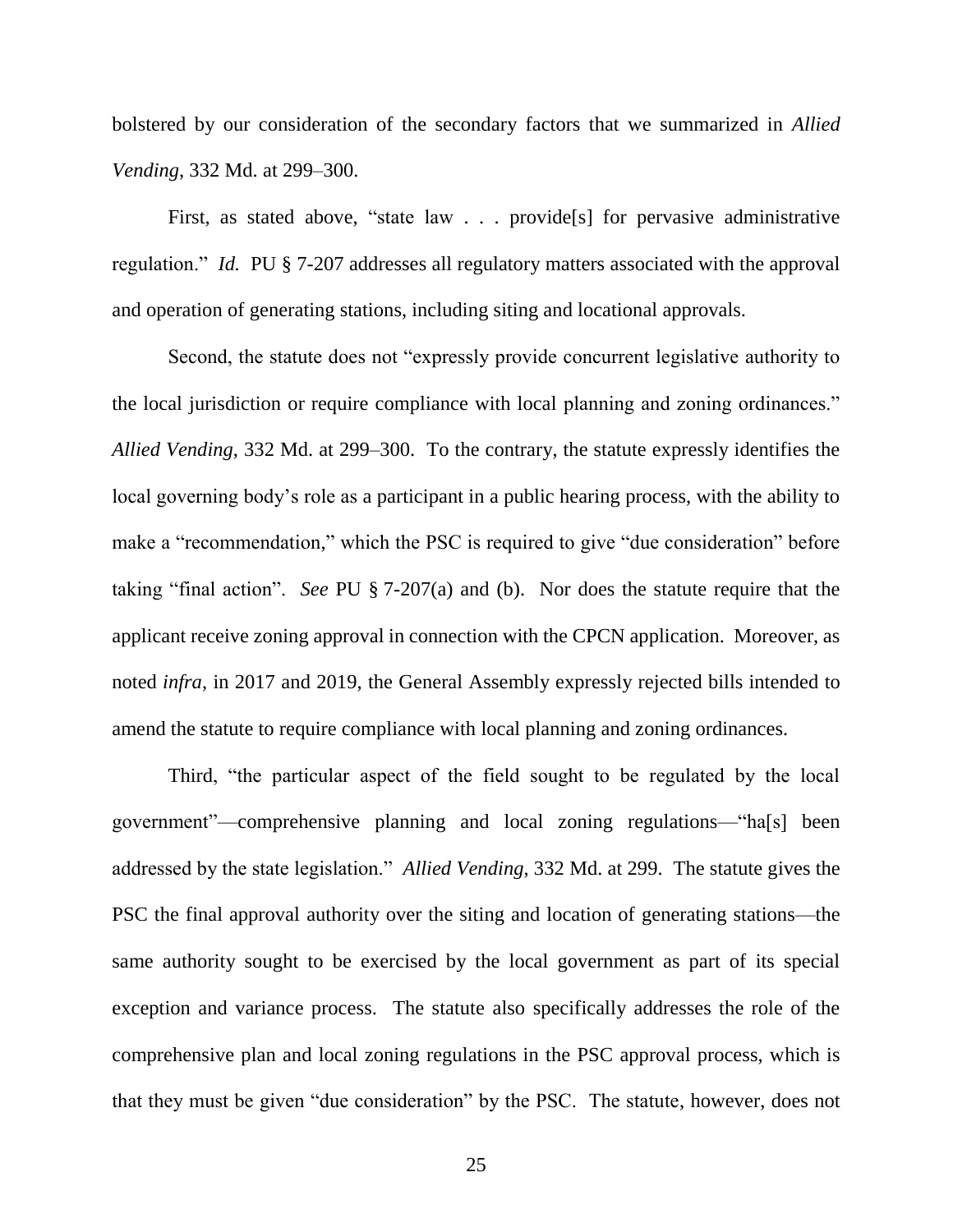mandate or otherwise require that the local zoning authority approve a generating station prior to PSC approval.

Finally, a two-tiered regulatory process as proposed by the County "would engender chaos and confusion" if local zoning authority was not preempted. *Id.* at 300. Under the Zoning Ordinance, the Board's process for approving a variance and special exception for Perennial's SEGS is a process for approving the *siting and location* of a SEGS on a particular property. The Board is required to consider and apply the comprehensive plan and the zoning ordinance when considering the application. That process requires a public hearing and a final decision by the Board, which is appealable to the circuit court.

By comparison, the PSC approval process also involves a determination of whether to approve a SEGS at a particular location.<sup>17</sup> Thus, a two-tiered process could create confusion, particularly if the Board does not grant the special exception or variance, or establishes conditions for the use that are inconsistent with the PSC's ultimate approval.<sup>18</sup> Such an interpretation is consistent with the plain language of the statute, which vests in

<sup>&</sup>lt;sup>17</sup> As noted *supra*, under PU § 7-207, the PSC is required to consider many of the same factors considered by the Board, including the comprehensive plan and zoning, as well as esthetics, impact on historical sites, and adverse environmental conditions. Similarly, the PSC process involves a public hearing in the jurisdiction in which any portion of the SEGS will be located.

<sup>&</sup>lt;sup>18</sup> Indeed, it is easy to imagine future scenarios procedurally similar to this case, where aggrieved property owners appeal to the circuit court to challenge a Board of Appeals decision before the applicant obtains a CPCN from the PSC as the ultimate approving authority. The plain language of the statute does not contemplate such a dual process.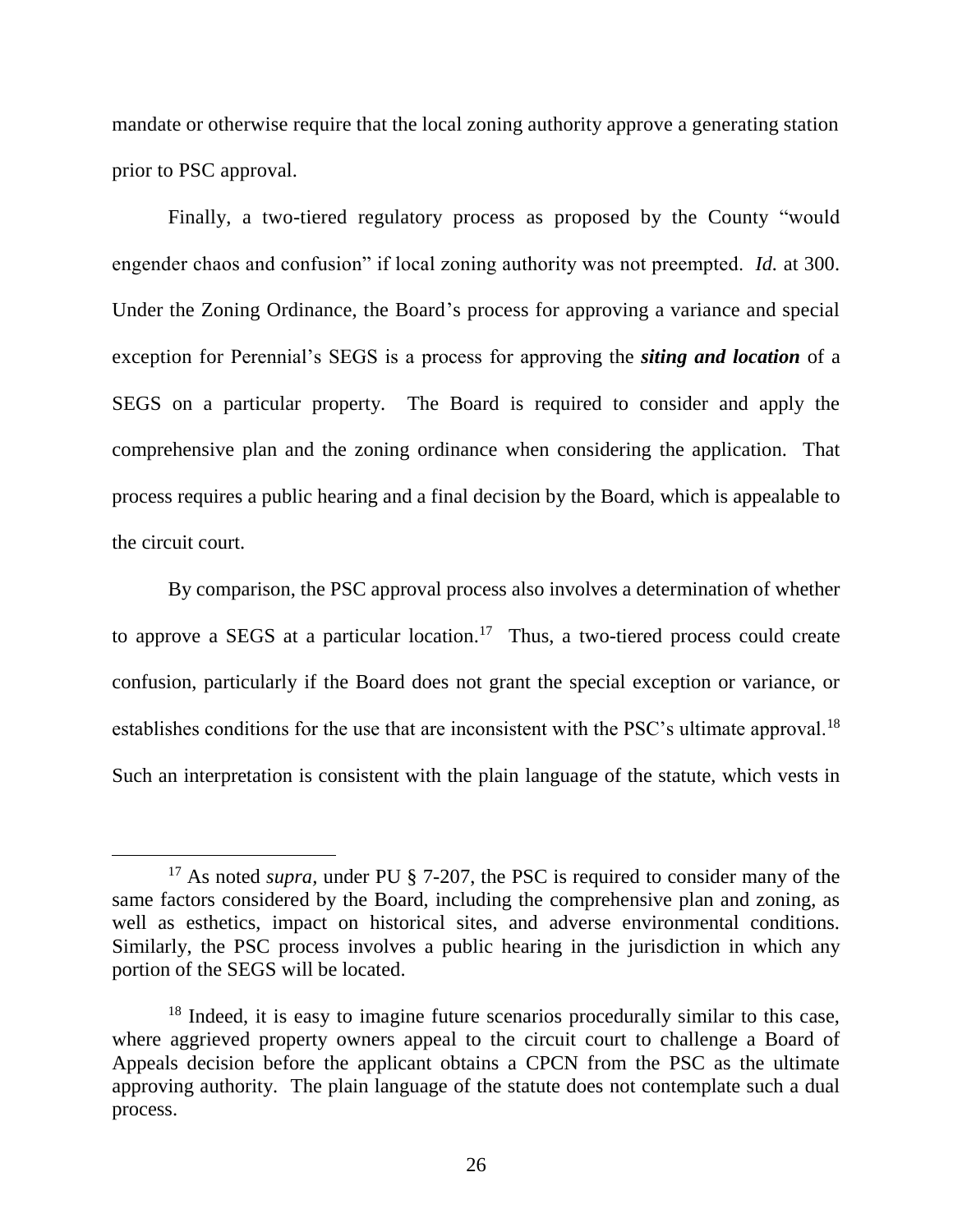the PSC the authority to take "final action" after giving due consideration to the local comprehensive plan and zoning regulations.

## *Recent Legislative Attempts to Clarify the Role of Local Planning and Zoning in Solar Facilities Approvals*

Our holding that the General Assembly's intent to preempt local comprehensive planning and zoning on matters related to the ultimate siting and construction of generating stations is bolstered by the recent amendments to the statute, as well as our consideration of the proposed bills, which were rejected. In 2017, the General Assembly further clarified the role of the local comprehensive plan and zoning regulations and local government input in the PSC's solar energy approval process. Specifically, the General Assembly added language to the statute requiring that the PSC give "due consideration" to the following additional factors, prior to taking final action on an application for a CPCN for a generating station:

- (i) the consistency of the application with the comprehensive plan and zoning of each county or municipal corporation where any portion of the generating station is proposed to be located; and
- (ii) the efforts to resolve any issues presented by the county or municipal corporation where any portion of the generating station is proposed to be located.

PU § 7-207(e)(3) (the "2017 Amendment").

The 2017 Amendment was the result the adoption of 2017 Maryland Laws Ch. 392 (H.B. 1350) ("HB 1350"). At the same time the General Assembly was considering HB 1350, it also considered a competing bill, 2017 H.B. 1592/S.B. 931 ("HB 1592"). The differences in the competing bills are also instructive to our preemption analysis. *See*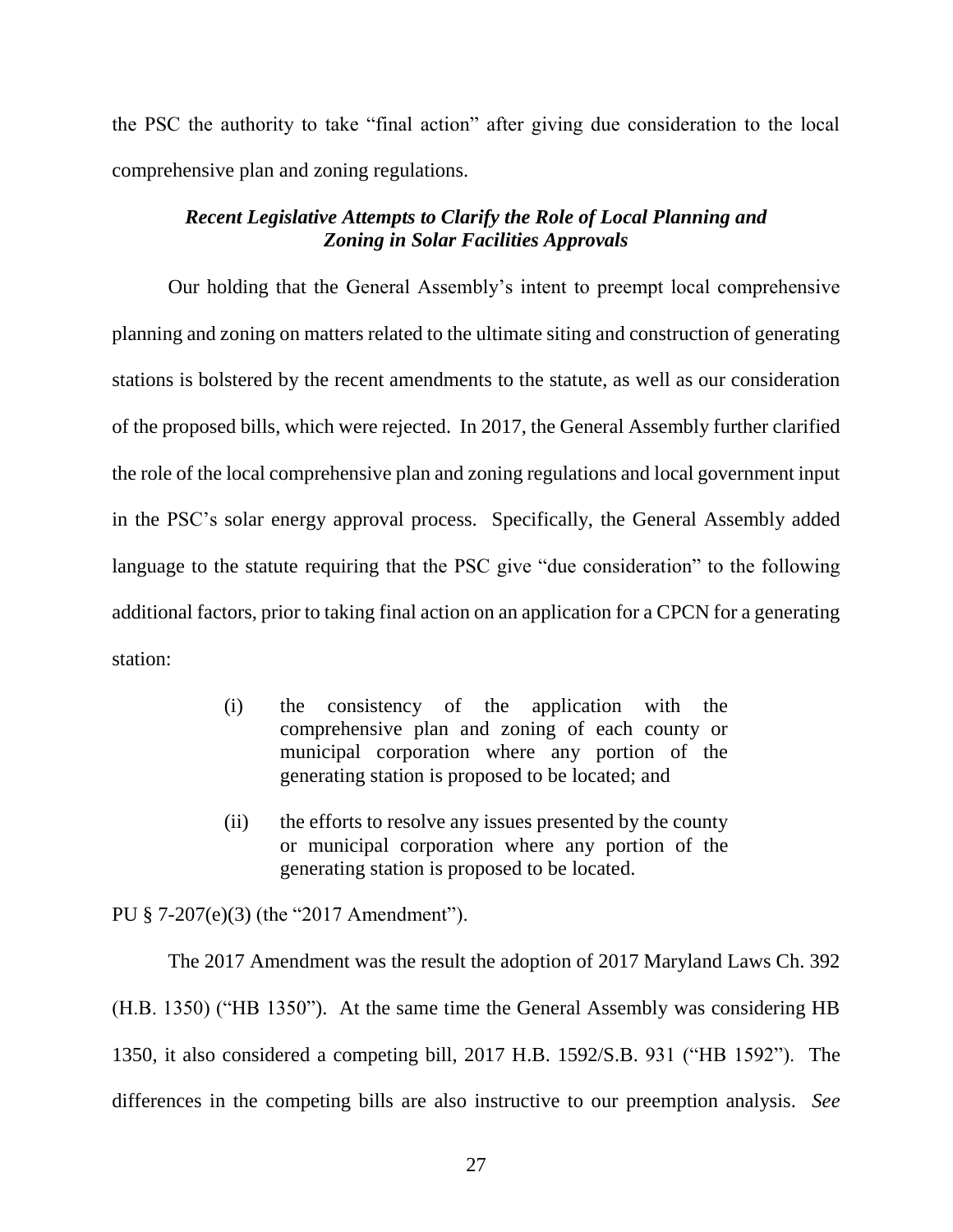*Altadis*, 431 Md. at 319 ("The General Assembly's rejection of bills imposing the same requirements as the local legislation is significant in a preemption analysis.") (citing *Allied Vending, supra.,* 332 Md. at 304; *Skipper*, *supra*, 329 Md. at 493).

As originally drafted, HB 1592 would have, among other things: (1) authorized counties to adopt specific zoning regulations for the siting of generating stations; (2) allowed counties to identify viable generating station sites in their respective jurisdictions; and (3) limited the PSC's ability to "preempt a local jurisdiction's zoning regulations" to circumstances where the PSC "determines that a proposed generating station is vital to grid integrity; and . . . there is not a viable alternative site authorized under the zoning regulations." Therefore, had HB 1592 been enacted, the PSC's authority to preempt local zoning regulations would have been significantly restricted.

Instead, the General Assembly enacted HB 1350, which does not limit the PSC's authority to preempt local zoning laws, and instead requires that the PSC give "due consideration" to the comprehensive plan and zoning laws of the applicable local jurisdiction prior to taking final action. By enacting the 2017 Amendment, the General Assembly recognized the importance of the local comprehensive plan and zoning regulations in considering the placement of SEGS. However, the 2017 Amendment fell short of shifting the final approving authority from the PSC to the local government for the siting and location of SEGS.

During the 2019 legislative session, the General Assembly once again considered the respective roles of the PSC and the local government at the crossroads of energy policies and local land use concerns. Specifically, the Legislature considered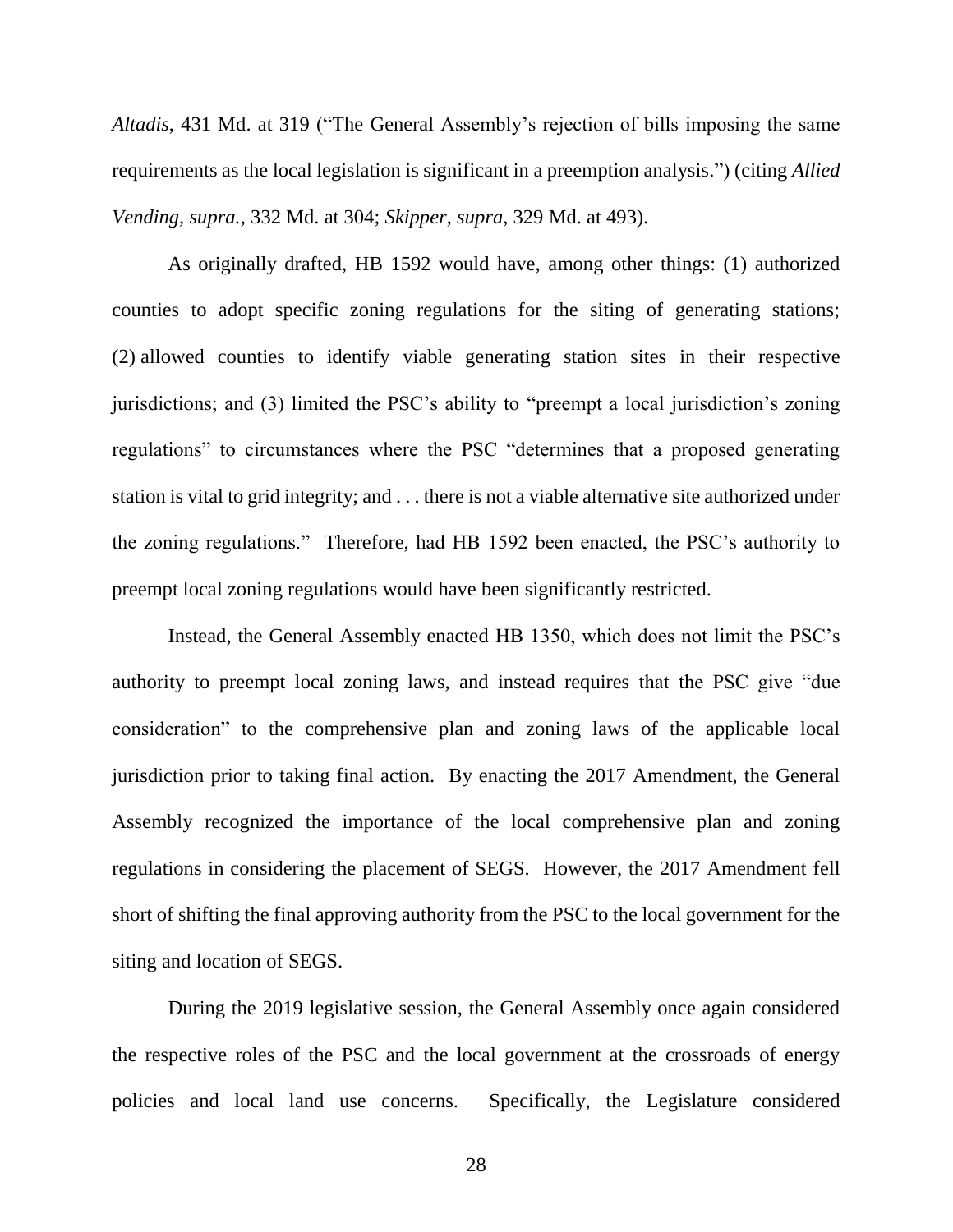H.B. 1227/S.B. 997 ("HB 1227"), which would have amended PU § 7-207(e) to require that the PSC receive from local government "a written statement that the proposed generating station conforms with all applicable county or municipal zoning land use requirements" before the PSC could issue a CPCN for a solar photovoltaic system or wind system.<sup>19</sup> Recognizing that HB 1227 would alter the PSC's preemptive authority, the Fiscal and Policy Note associated with HB 1227 stated that "[i]n practical terms, the bill *establishes local preemption authority* for the siting of solar and wind facilities in the State." *Id.* (emphasis added). Notably, had HB 1227 been enacted, local zoning approval would have been required as a condition precedent to PSC approval and local zoning would have preempted the PSC's approval on matters related to the siting or location of solar facilities. HB 1227 was defeated in committee.<sup>20</sup>

This recent legislative history is significant in our preemption analysis. "If the General Assembly intended to change the existing law" governing the siting of generating stations to require zoning approval by the local government in addition to PSC approval, "it certainly had the opportunity to do so. The failure to enact such measures 'strongly

<sup>&</sup>lt;sup>19</sup> During oral arguments, counsel for Queen Anne's County and Kent County advised that he drafted this legislation, which was submitted by the Eastern Shore Delegation in direct response to the Court of Special Appeals' preemption holding in this case. *See Perennial Solar*, 239 Md. App. 380. The General Assembly had the opportunity to give local government greater control over the location of solar facilities and declined to take such action.

 $20$  While typically a bill is assigned to one standing committee, given the overlapping jurisdiction, this particular bill was assigned to two committees—the House Environment and Transportation Committee, which voted 17-5 against the bill, and the House Economic Matters Committee, which voted 15-6 against the bill.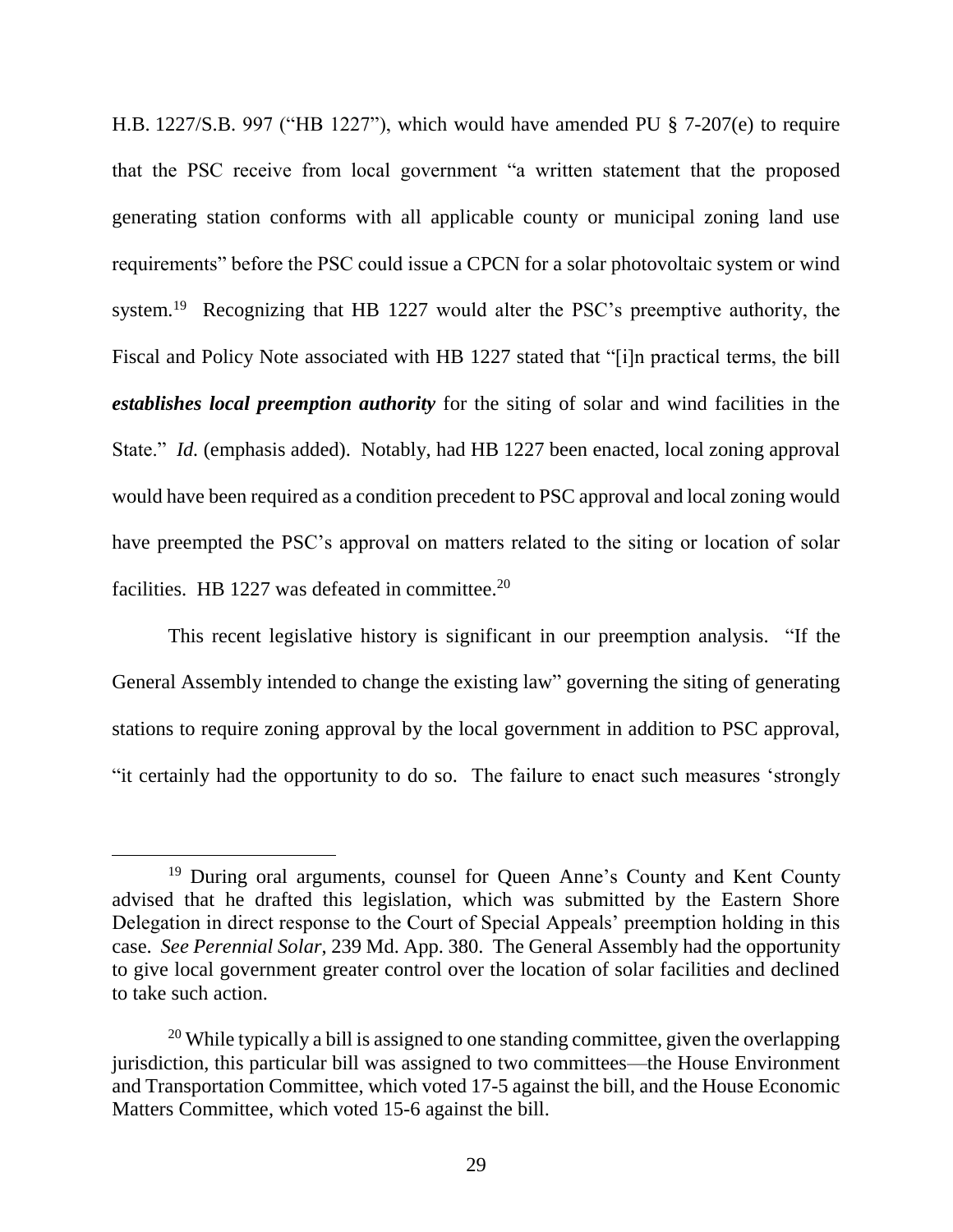suggests that there was no intent to allow local governments to enact different . . . requirements.'" *Allied Vending*, 332 Md. at 304 (citing *Skipper, 329 Md.* at 493); *see also Altadis*, 431 Md. at 319 (stating that in finding that the state statute governing the sale of tobacco products preempted a local ordinance, which disallowed the sale of single cigars, this Court held that "it is noteworthy that the General Assembly has considered bills prohibiting the sale of single cigars, but they have failed to pass").

Considering the 2017 Amendment that was approved and enacted by the General Assembly, as well as the two bills that were considered but not enacted in the 2017 and 2019 legislative sessions, we conclude that the General Assembly firmly intended that PU § 7-207 preempt by implication local zoning approval authority over SEGS.

## *Consideration of our Holding in Howard County v. Potomac Power and Electric and other Preemption Cases*

While our independent review of PU § 7-207 has caused us to conclude that the statute preempts local zoning authority with respect to the siting and location of SEGS that require CPCN approval by the PSC, it is important to note that our holding is consistent with *Howard County v. Potomac Electric Power Co.*, 319 Md. 511 (1990) with respect to PSC approval of certain electric transmission lines.

In *Howard County*, this Court was asked to determine whether authority granted to the PSC under Article 78, and § 54A in particular (now PU § 7-207) preempted local land use and zoning ordinances regulating the location and construction of certain electric transmission lines. In that case, the PSC issued a CPCN to Potomac Electric Power Co. ("PEPCO") authorizing the construction of overhead transmission lines designed to carry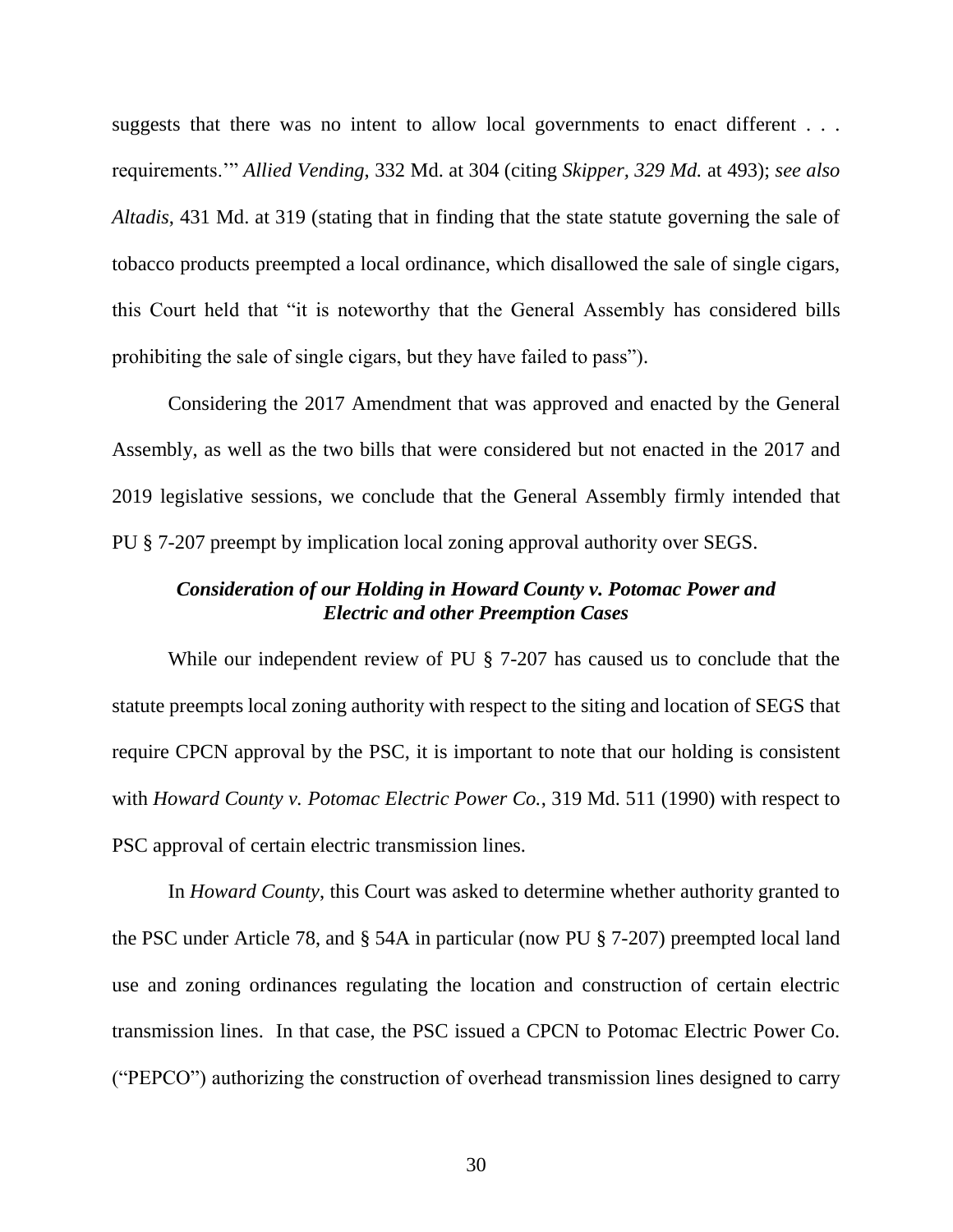in excess of 69,000 volts. *Id.* at 514. PEPCO then filed a petition with the Boards of Appeal for both Montgomery and Howard counties for special exceptions under the respective zoning ordinances, to permit the construction of the transmission lines in each county. *Id.* at 514-517. The Montgomery County Board of Appeals granted the special exception with conditions, while the Howard County Board of Appeals denied it. *Id.*

On appeal of both decisions, this Court analyzed the extensive power granted to the PSC under Article 78, § 54A and held that the statute impliedly preempted local zoning authority over transmission lines. *Id.* at 524. In finding that the General Assembly had preempted local zoning authority over the siting and location of transmission lines, this Court held that: "[i]n this case, it is clear that, in the field of public utility service, the General Assembly intended to grant broad powers to the PSC to execute its principal duty of assuring adequate electrical service statewide." *Id.* In reviewing the comprehensiveness of the PSC statute governing generating stations and transmission lines, we noted that the General Assembly had given local governing bodies an advisory role in the process:

> The provisions of Article 78, and in particular § 54A make no reference to local governing bodies; the only language giving recognition to local authorities in the proceedings for granting a certificate of public convenience and necessity is that in § 54A which states that the PSC shall make its determination after 'due consideration of the recommendations of such governing bodies.' Manifestly, this language implies that the regulations from other state agencies and local governing bodies are advisory only and not controlling.

#### *Id.* at 525–526.

We also expressed a concern that the two-tiered regulatory process proposed by the counties involving both the CPCN process at the PSC level, and a special exception process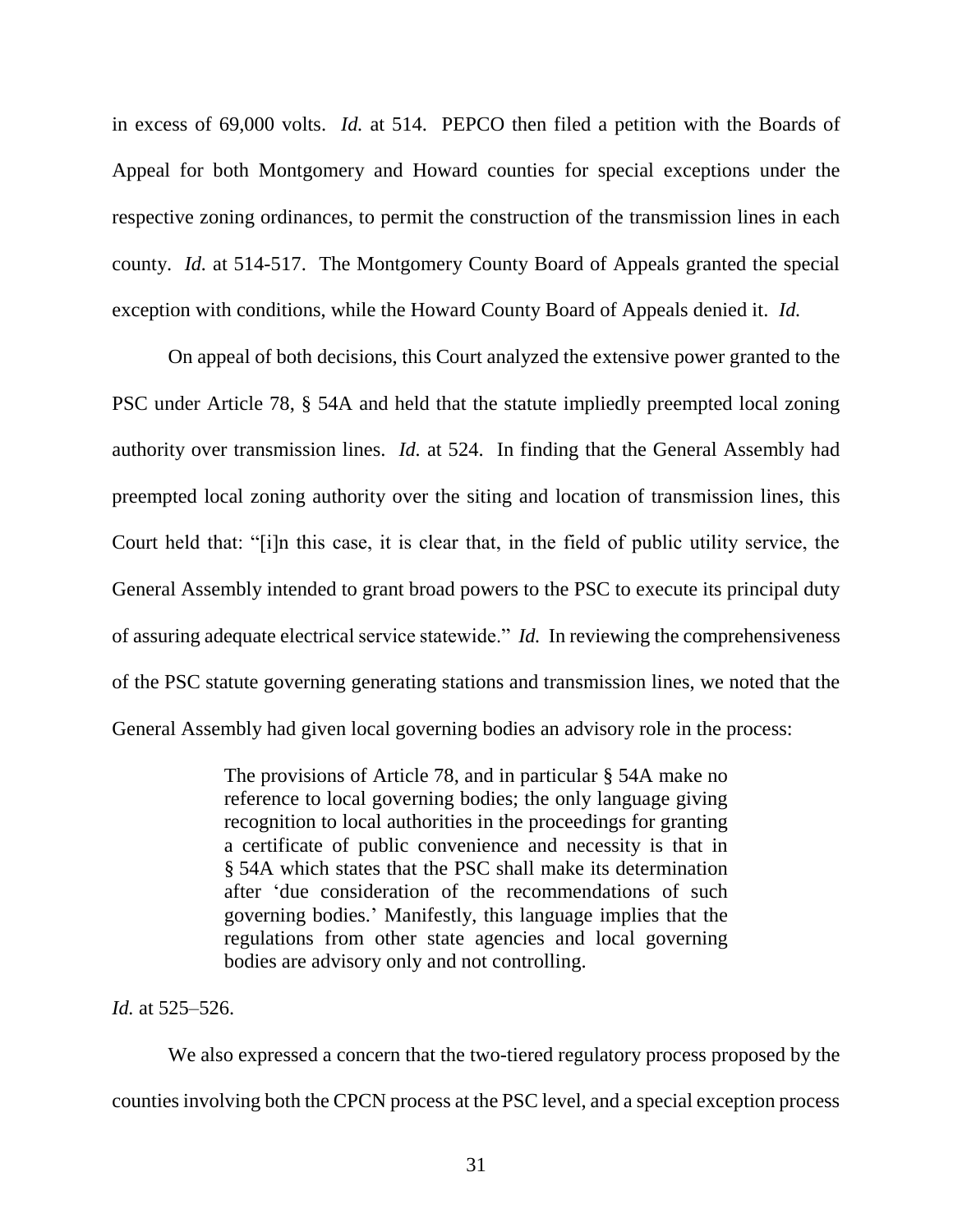at the county zoning level, could generate confusion and complications, noting that "[n]ot only could counties impose special conditions upon utilities seeking to construct transmission lines, but an individual county could effectively thwart the line's construction even after the utility had been granted a certificate by the PSC." *Id.* at 527.

Acknowledging the counties' participatory role and their ability make recommendations during the PSC public hearing process, we noted that this mechanism "eliminat[ed] the potential for dual application procedures which may result in irreconcilably conflicting results. . ." *Id.* at 528. This Court further recognized that some of the zoning regulations addressed the same considerations set forth in the statute. *Id.* We also found that "[w]hen such an exercise of local authority obstructs the fundamental purpose of Article 78, we must conclude that these local powers were not intended to exist concurrently with those of the PSC." *Id.* 

Similar to the Counties' argument in this case, in *Howard County*, the counties argued that under their home rule charters, their zoning powers emanate from the authority granted under the Express Powers Act, LG § 10-324, and that under *Ad + Soil*, "evidence of a countervailing legislative purpose to prohibit local zoning control 'must be very strong indeed.'" *Id*. (*citing Ad + Soil*, 307 Md. at 334). In response to the counties' argument, we held that "[w]hile that assertion may be true in the context of many areas of legislation, it is not so in the field of regulation broadly entrusted to the PSC." *Id.* at 528–529. We stated that under the Express Powers Act, the statute provides that "the powers granted to the county pursuant to this paragraph shall not be construed . . . [t]o preempt or supersede the regulatory authority of any State department or agency under any public general law."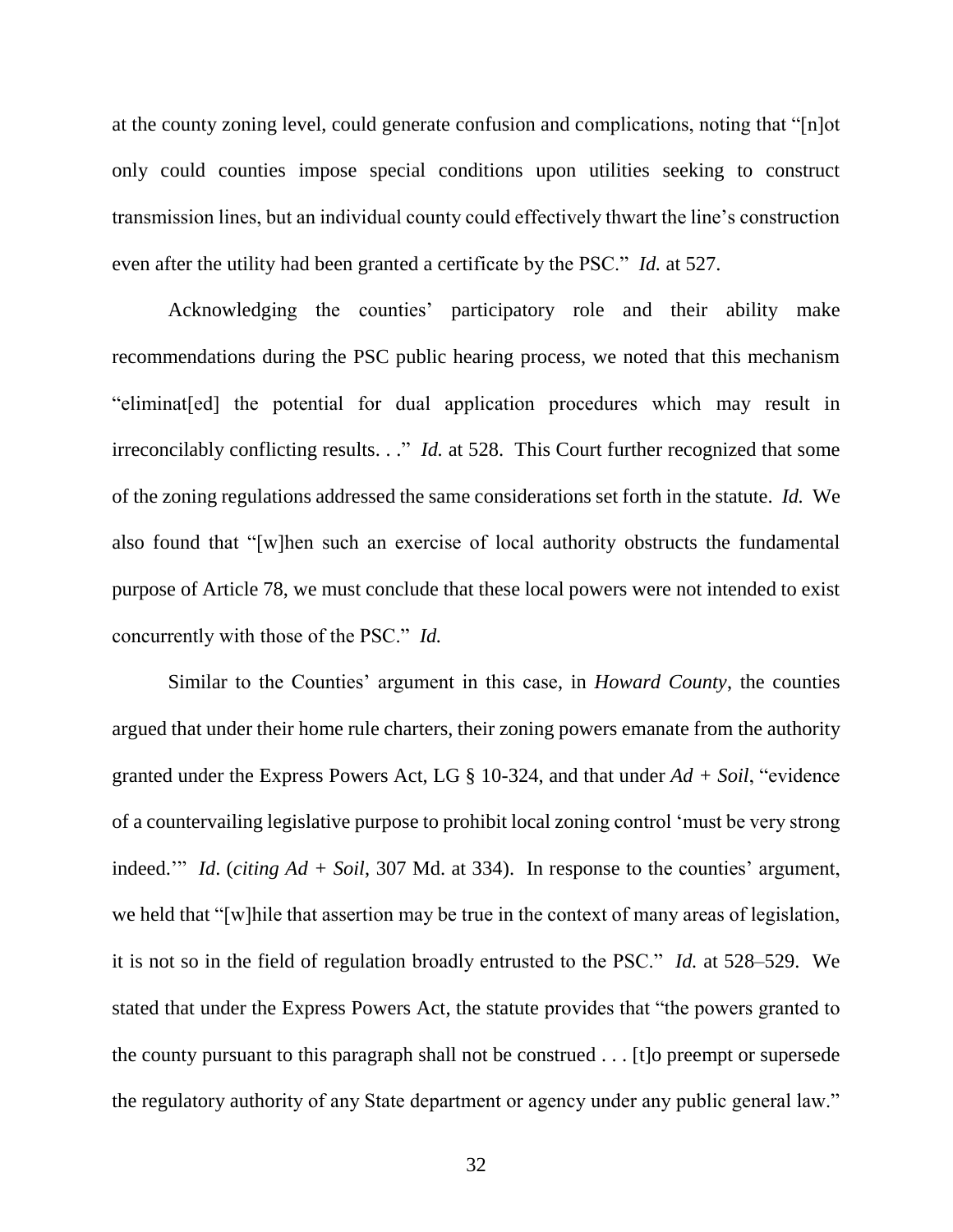*Id.* (*quoting* the Express Powers Act, formerly Article 25A, § 5(X)(2)(v), now LG § 10-  $324(c)(4)$ ). We held that "allowing counties to require special permits of utility companies even after they qualify for a certificate from the PSC would sanction an authority superior to that of the PSC. In such cases, the statutory powers of the PSC would effectively be bridled if its decisions contravened the actions of local bodies." *Id.* at 529.

Washington County argues that *Howard County* is distinguishable from this case in three ways. First, Washington County argues that *Howard County* should not control the preemption analysis because that case dealt with the siting and construction of a 500,000-volt transmission line running 10.5 miles through two counties. The County argues that the Court should decline to follow *Howard County* because the projects differ significantly in scope, size, coverage area, environmental impact, and purpose. SEGS of the type at issue in this case are generally small facilities with local impact as opposed to multi-jurisdictional or regional infrastructure. Accordingly, the County argues that the determination of compatibility for siting such facilities is particularly apt for the exercise of local zoning authority.

While it is true that transmission lines may be different from generating stations as far as their scope, size, coverage area, environmental impact, and purpose, the General Assembly has enacted a statute creating the same approval process for both types of structures, with the PSC as the final approving authority for their siting and location. *See* PU § 7-207, titled "Generating stations or transmission lines – General certification procedure." The General Assembly has chosen to treat the approval of transmission lines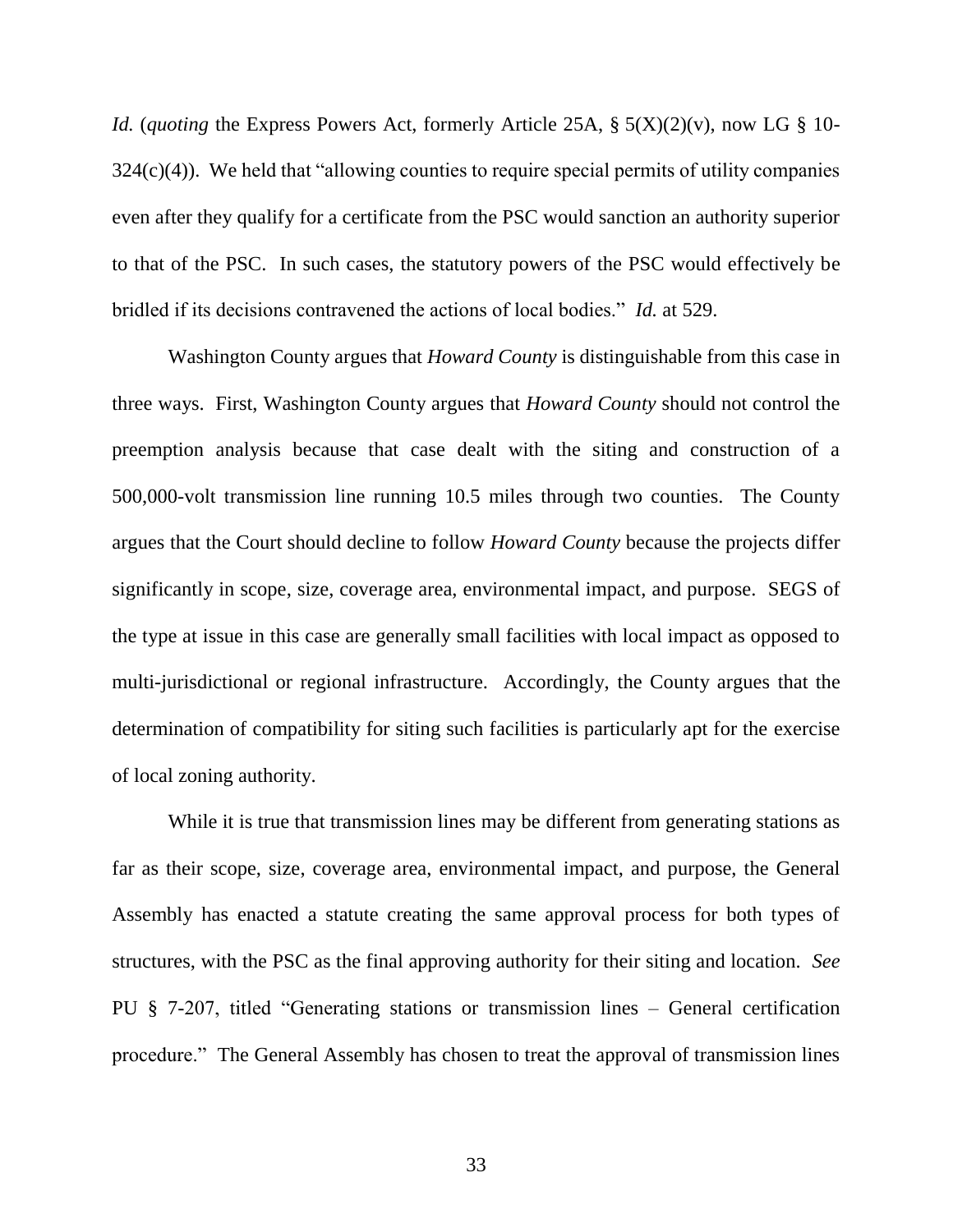and generating stations, including large scale solar projects, in the same manner, and it is not within our province to change it.

Washington County's second attempt to distinguish *Howard County* is based on its procedural history. In *Howard County*, PEPCO received its CPCN and subsequently applied for its special exceptions. Here, Perennial applied for and received its special exception and variance prior to receiving its CPCN. We do not find significance in the order in which approvals were sought or obtained. Under either scenario, the local government could deny a special exception application for the generating station that is approved by the PSC, thereby "sanction[ing] an authority superior to that of the PSC. In such cases, the statutory powers of the PSC would be effectively bridled if its decisions contravened the actions of local bodies." *Howard County*, 307 Md. at 529. To condition the construction of a SEGS upon the approval of a special exception or variance by the Board of Zoning Appeals is antithetical to the express language of PU § 7-207(e), which vests final approval with the PSC.

Finally, Washington County attempts to distinguish *Howard County* by suggesting that the county zoning ordinances in that case purported to vest extensive authority in the local zoning boards over the construction of overhead transmission lines exceeding 69,000 volts to the potential impediment of the PSC's discharge of its statutory authority. In contrast, here, the County's Zoning Ordinance permits SEGS by special exception and incorporates compliance with PSC regulations by express reference.

While there are differences between the Washington County Zoning Ordinance and the county zoning ordinances at issue in *Howard County*, such differences do not change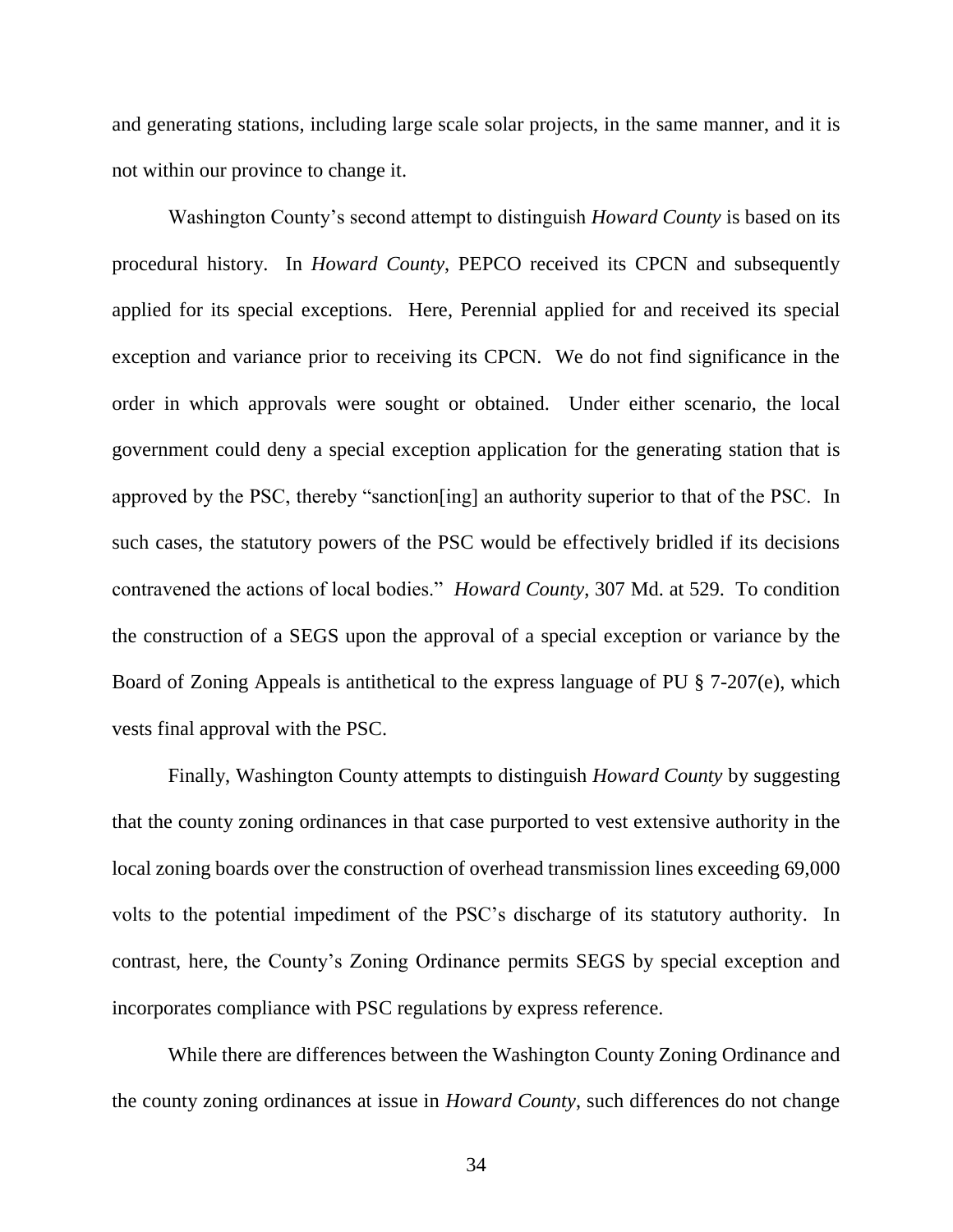our analysis. In *Howard County* as well as the instant case, if the Board of Appeals denied an applicant's request, the Board would be the final approving authority rather than the PSC. Such a result is inconsistent with the authority granted under the statute to the PSC.

Washington County also argues that under *Ad + Soil*, preemption can only occur when the General Assembly reserves for itself "*exclusive* dominion over an *entire field* of legislative concern" and that "[w]hen properly invoked, the doctrine precludes local legislative bodies from enacting any legislation whatsoever in the pre-empted field." 307 Md. at 324 (emphasis added). The County argues that because the statute contemplates recommendations from the local legislative body, as well as consideration of the comprehensive plan and zoning, under the plain reading of  $Ad + Soi^{2}$ , there can be no preemption because the doctrine of preemption, as articulated by this Court, does not allow for preemption in part.

 $\overline{a}$ 

<sup>21</sup> In *Howard County*, 319 Md. 511 (1990), we noted that there were several key distinctions between the statute governing sludge storage and distribution facilities which was the subject of  $Ad + Soil$ , and the comprehensive statute governing the PSC's approval of electric transmission lines. Specifically, we noted that the statute in *Ad + Soil* did "not purport to regulate the actual *location* of sludge utilization sites, or the *construction* or *arrangement* of facilities on such sites." *Id.* at 526 (emphasis in original) (citing *Ad + Soil*, 307 Md. at 333). By contrast, in *Howard County*, we noted that Article 78 gave the PSC the specific authority to approve the location of transmission lines. Another significant distinction is that in *Ad + Soil*, the statute at issue specifically provided that the Department of Health and Mental Hygiene was not permitted to issue a permit for the sewage sludge composting facility "unless the facility complie[d] with all applicable county zoning and land use requirements and [was] not opposed by the local legislative body." *Id.* at 525 (citing *Ad + Soil*, 307 Md. at 327). PU § 7-207 contains no such requirements. Indeed, these are the very standards that were proposed by the Counties to be added to the statute in the 2019 legislation session, which failed in legislative committee.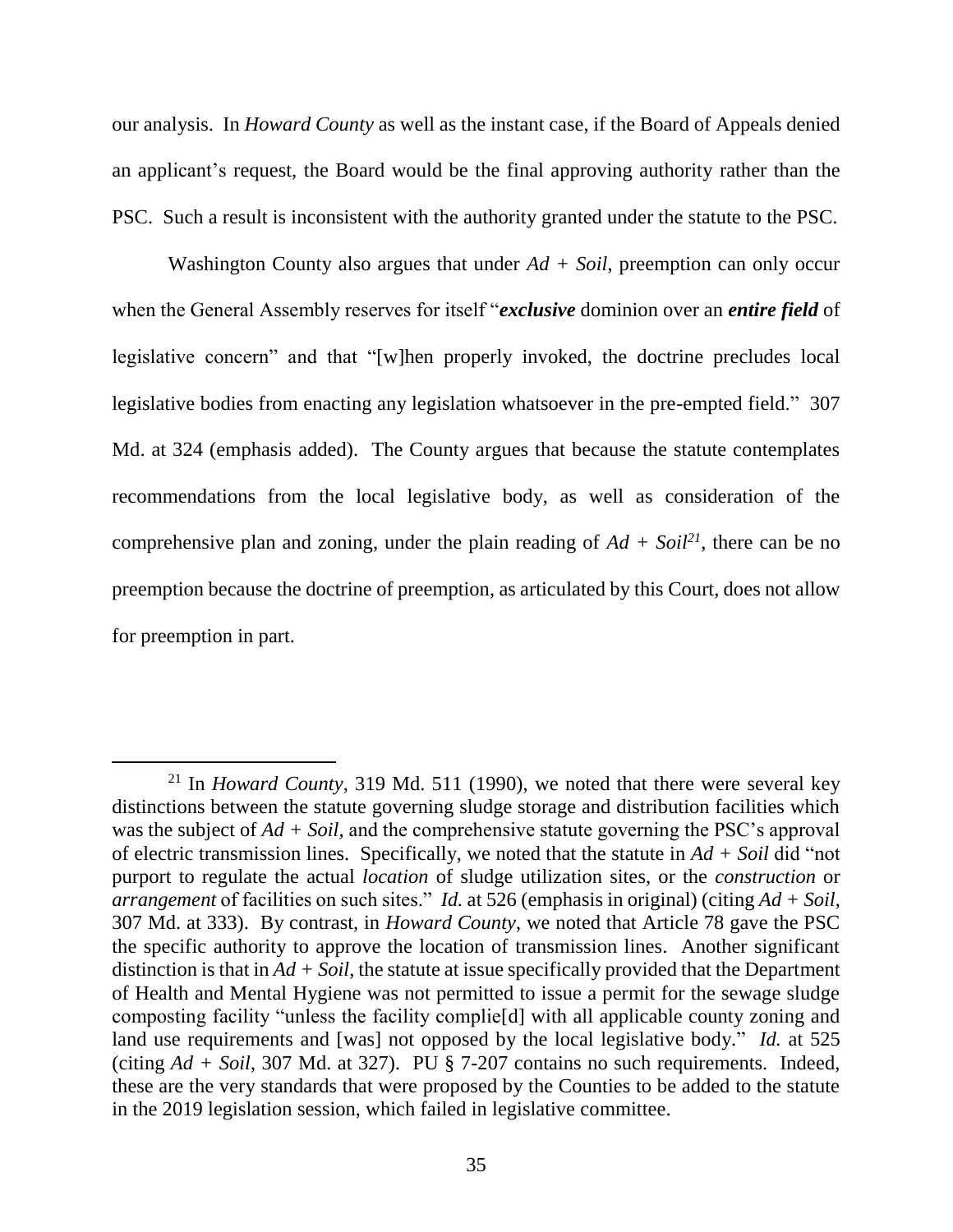We do not find the County's "all or nothing" preemption argument persuasive considering the specific language in the Public Utilities Article which expressly defines an advisory role for local government in the CPCN process, and which identifies planning and zoning matters as being significant factors which must be considered by the PSC but are ultimately not dispositive. Each preemption case must be considered on the language of the particular statute at issue. We have previously noted that this Court has found preemption when state legislation is "extensive and embrace[s] *virtually* the entire area involved." *Nat'l Asphalt v. Prince George's Cty.*, 292 Md. 75, 78 (1981) (emphasis added).

Here, the General Assembly has expressly limited the role of local government to an advisory role in the CPCN approval process. In *Howard County*, we recognized that while the Legislature delegated approving authority over transmission lines to "a state agency with statewide powers, perspective and expertise", the Legislature "did not intend that local interests be ignored by the PSC, as evidenced by the right of counties to actively participate in the certification proceedings." 319 Md. at 528. Although we found that the statute preempted local zoning authority to approve transmission lines, we noted that under the statute, the counties may present recommendations during the PSC public hearings, "thus eliminating the potential for dual application procedures which may result in irreconcilably conflicting results. . . ." *Id.*

Consistent with our statutory interpretation in *Howard County*, under the plain language of PU § 7-207, the PSC is the ultimate decision-maker and approving authority of generating stations. Local government is a participant in the process and has an advisory role. The 2017 Amendment clarifies the role of local government as a significant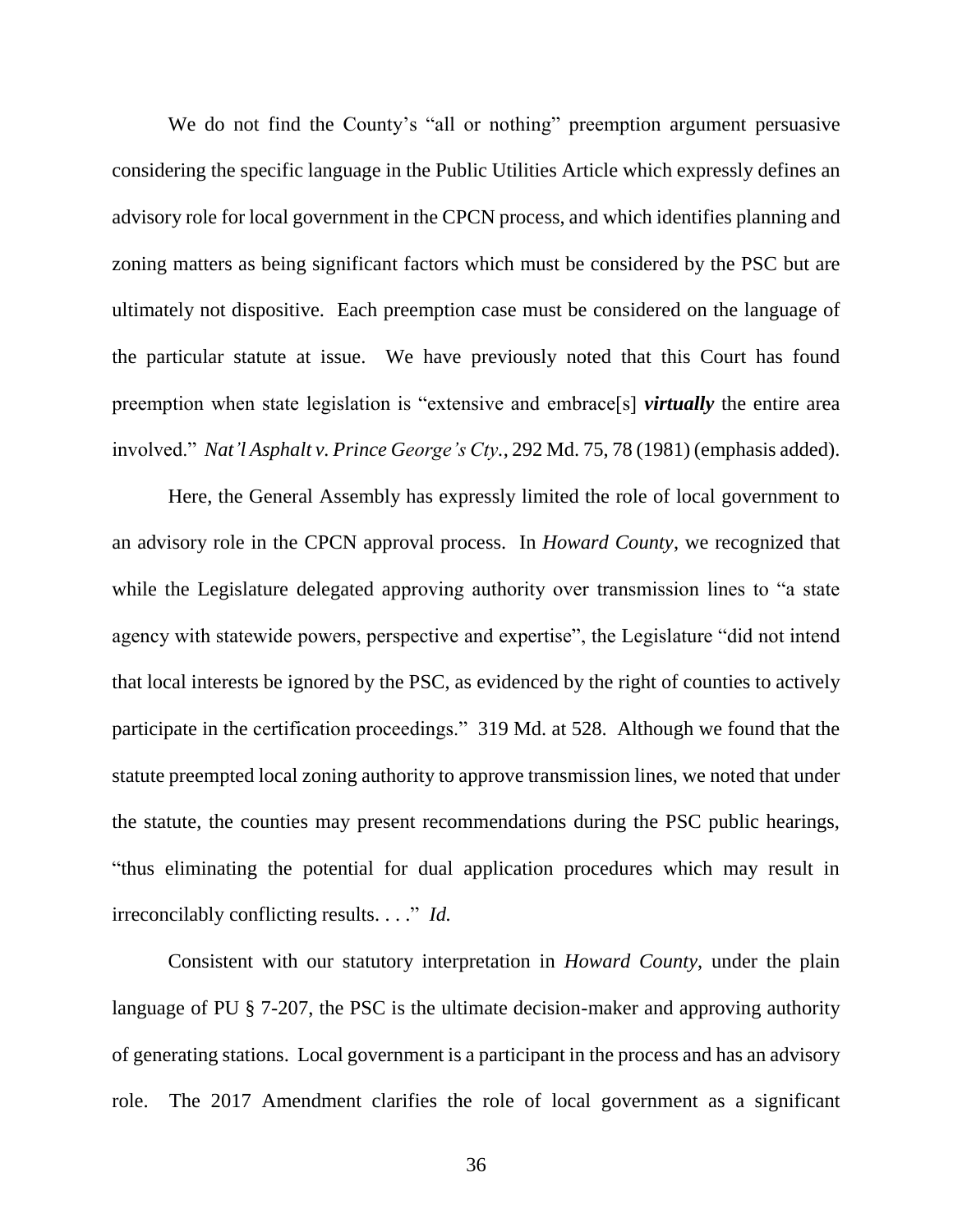stakeholder in the process, whose recommendations, and local planning and zoning regulations must be duly considered<sup>22</sup> but leaves the PSC responsible for reaching the final balance that includes local planning and zoning as one of several factors.

### *Application of COMAR Regulations*

Finally, the County argues that the regulations promulgated by the PSC as set forth in COMAR 20.79.01.04 clearly identify the local Board of Zoning Appeals as a local agency with authority to approve or disapprove the construction of SEGS under the Zoning Ordinance. COMAR 20.79.01.04(e) requires that a CPCN application for the construction of a generating station include: "[a] list of each local, state or federal government agency having authority to approve or disapprove the construction or operation of the project." Although the regulation acknowledges that there may be other agencies which might have approving authority, the language is silent on which agencies might have authority, and/or what that authority might mean. We do not read the regulation to suggest that the Board of Zoning Appeals has authority to issue a separate approval of SEGS, particularly where the Board's approval or disapproval could be inconsistent with the PSC's final determination.

 $\overline{a}$ 

<sup>&</sup>lt;sup>22</sup> To be clear, although we have found that PU  $\S$  7-207 impliedly preempts a local government or its zoning authority from having the final word on whether and where a generating station can be located, this holding should not be read to suggest that local governments do not have the authority to address solar projects in their comprehensive plans and zoning regulations. Through the 2017 Amendment, the General Assembly has expressly determined that local comprehensive plans and zoning regulations require due consideration by the PSC in its final approval of generating stations.